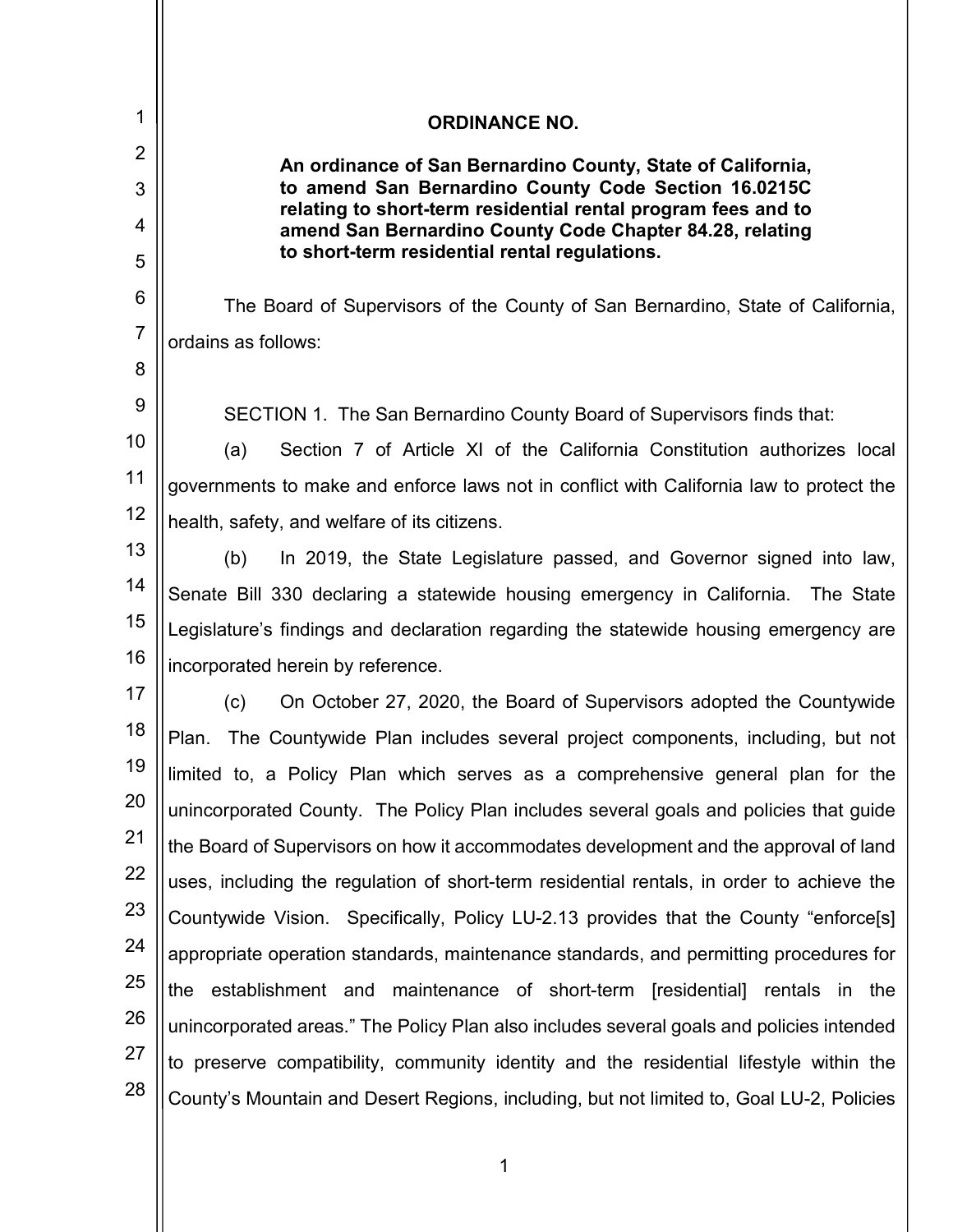1 LU-2.1, LU-2.8 and LU-4.5.

2 3 4 5 6 7 8 9 10 11 12 (d) The Board of Supervisors finds that the amendments proposed by this ordinance are reasonable and necessary to protect the health, safety and welfare of its citizens by ensuring proper operational, maintenance and permitting standards for shortterm residential rentals, while at the same time balancing the desire to preserve the residential character and identity of the neighborhoods where short-term residential rentals occur. Further, the Board of Supervisors finds that the amendments proposed by this ordinance are reasonable and necessary to help address the statewide housing emergency declared by the State Legislature by providing reasonable restrictions intended to encourage long-term housing, while at the same time recognizing the role short-term residential rentals have on San Bernardino County's regional, national, and international tourist market.

13 14 15 16 17 18 19 (e) The Board of Supervisors also finds that good cause exists for a one-time fee credit for the installation of a noise monitoring device as part of a short-term residential rental. The fee credit will serve as a fee waiver or refund that can be applied to an applicable short-term private home rental permit fees only. The fee credit serves a public purpose by assisting in the mitigation of loud and obnoxious noise associated with shortterm residential rentals that may be detrimental to residential neighborhoods, as well as assisting San Bernardino County in the enforcement of noise complaints.

20 21 22 23 (f) Properly noticed public hearings have been held before the San Bernardino County Planning Commission and the San Bernardino County Board of Supervisors pursuant to the Planning and Zoning Law of the State of California and the San Bernardino County Development Code.

24 25 26 27 28 (g) The Board of Supervisors finds that this ordinance is not subject to review under the California Environmental Quality Act (CEQA) pursuant to CEQA Guidelines, 14 California Code of Regulations, Section 15060, subdivision (c)(2) because the activity will not result in a direct or reasonably foreseeable indirect physical change in the environment, or is exempt from CEQA pursuant to Section 15061, subdivision (b)(3)

 $\begin{array}{|c|c|c|c|c|c|c|c|c|}\hline \hspace{1.5cm}&\hspace{1.5cm} &\hspace{1.5cm} &\hspace{1.5cm} &\hspace{1.5cm} &\hspace{1.5cm} &\hspace{1.5cm} &\hspace{1.5cm} &\hspace{1.5cm} &\hspace{1.5cm} &\hspace{1.5cm} &\hspace{1.5cm} &\hspace{1.5cm} &\hspace{1.5cm} &\hspace{1.5cm} &\hspace{1.5cm} &\hspace{1.5cm} &\hspace{1.5cm} &\hspace{1.5cm} &\hspace{$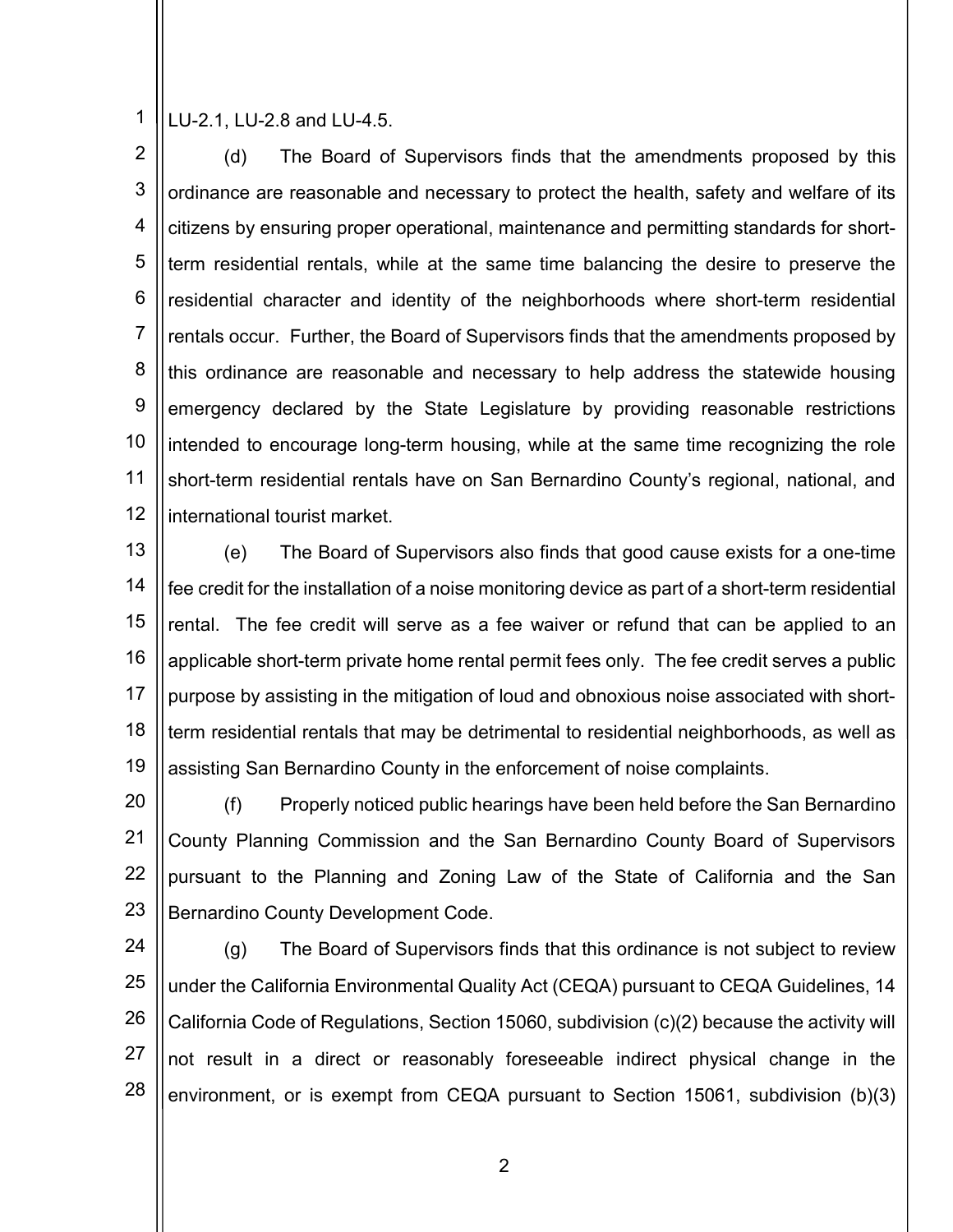| 1              | because there is no possibility the activity in question may have a significant effect on the |     |                          |                                                      |                                                                          |  |  |
|----------------|-----------------------------------------------------------------------------------------------|-----|--------------------------|------------------------------------------------------|--------------------------------------------------------------------------|--|--|
| $\overline{2}$ | environment.                                                                                  |     |                          |                                                      |                                                                          |  |  |
| 3              |                                                                                               |     |                          |                                                      |                                                                          |  |  |
| 4              |                                                                                               |     |                          |                                                      | SECTION 2. Section 16.0215C of the San Bernardino County Code is amended |  |  |
| 5              | to read in its entirety as follows:                                                           |     |                          |                                                      |                                                                          |  |  |
| 6              | 16.0215C                                                                                      |     |                          |                                                      | Land Use Services Department - Development Review - Code                 |  |  |
| $\overline{7}$ | <b>Enforcement/Fire Hazard Abatement.</b>                                                     |     |                          |                                                      |                                                                          |  |  |
| 8              | (a)                                                                                           |     | <b>Enforcement Fees:</b> |                                                      |                                                                          |  |  |
| 9              |                                                                                               | (1) |                          |                                                      | Business and special licenses and regulations:                           |  |  |
| 10             |                                                                                               |     | (A)                      |                                                      |                                                                          |  |  |
| 11             |                                                                                               |     | (B)                      |                                                      | <b>Hotel/Motel Operator:</b>                                             |  |  |
| 12             |                                                                                               |     |                          | (I)                                                  | Initial application and license \$106.00                                 |  |  |
| 13             |                                                                                               |     |                          | (11)                                                 |                                                                          |  |  |
| 14             |                                                                                               |     | (C)                      |                                                      | Rental dwelling unit:                                                    |  |  |
| 15             |                                                                                               |     |                          | (1)                                                  |                                                                          |  |  |
| 16             |                                                                                               |     |                          | (11)                                                 |                                                                          |  |  |
| 17             |                                                                                               |     | (D)                      |                                                      | Massage Clinics:                                                         |  |  |
| 18             |                                                                                               |     |                          | (1)                                                  | Initial application and license \$115.00                                 |  |  |
| 19             |                                                                                               |     |                          | (II)                                                 |                                                                          |  |  |
| 20             |                                                                                               |     | (E)                      |                                                      | <b>Bingo Games:</b>                                                      |  |  |
| 21             |                                                                                               |     |                          | (1)                                                  | Traditional Bingo (Initial application and initial license               |  |  |
| 22             |                                                                                               |     |                          |                                                      |                                                                          |  |  |
| 23<br>24       |                                                                                               |     |                          | (II)                                                 | <b>Remote Caller Bingo:</b>                                              |  |  |
| 25             |                                                                                               |     |                          |                                                      | (1)<br>Initial application and license \$115.00                          |  |  |
| 26             |                                                                                               |     |                          |                                                      | (2)                                                                      |  |  |
| 27             |                                                                                               |     | (F)                      | <b>Adult Business Performers and Non-Performers:</b> |                                                                          |  |  |
| 28             |                                                                                               |     |                          | (I)                                                  | Initial application and license \$115.00                                 |  |  |
|                |                                                                                               |     |                          |                                                      |                                                                          |  |  |
|                |                                                                                               |     |                          |                                                      |                                                                          |  |  |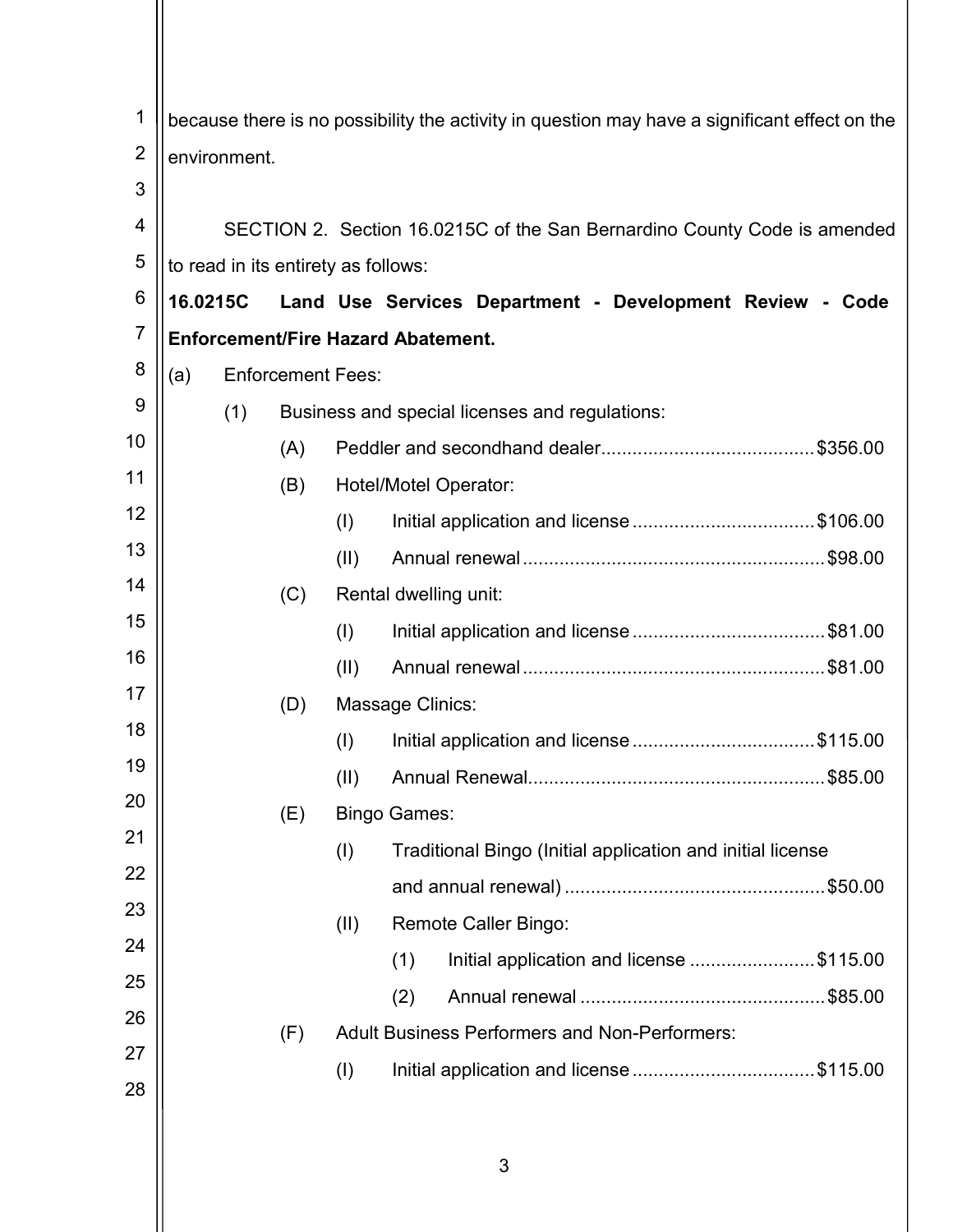| 1              |     |                                                                        | (II)  |                                                         |  |
|----------------|-----|------------------------------------------------------------------------|-------|---------------------------------------------------------|--|
| $\overline{2}$ |     |                                                                        | (III) | Relocation and/or second location\$70.00                |  |
| 3              | (2) |                                                                        |       |                                                         |  |
| 4              | (3) | Permit appeals (Subsections 16.0215C(a)(1) through (2) only)  \$388.00 |       |                                                         |  |
| 5              | (4) | Special use permits:                                                   |       |                                                         |  |
| 6              |     | (A)                                                                    |       | Home occupation:                                        |  |
| 7              |     |                                                                        | (1)   |                                                         |  |
| 8              |     |                                                                        | (II)  |                                                         |  |
| 9              |     | (B)                                                                    |       | Keeping of exotic animals:                              |  |
| 10             |     |                                                                        | (1)   |                                                         |  |
| 11             |     |                                                                        | (II)  |                                                         |  |
| 12             |     | (C)                                                                    |       | Private kennels:                                        |  |
| 13             |     |                                                                        | (1)   |                                                         |  |
| 14             |     |                                                                        | (II)  |                                                         |  |
| 15             |     | (D)                                                                    |       | Special uses (other):                                   |  |
| 16             |     |                                                                        | (I)   |                                                         |  |
| 17             |     |                                                                        | (II)  |                                                         |  |
| 18             |     | (E)                                                                    |       | Short-term private home rental permit:                  |  |
| 19             |     |                                                                        | (1)   |                                                         |  |
| 20             |     |                                                                        | (II)  |                                                         |  |
| 21             |     |                                                                        | (III) |                                                         |  |
| 22             |     |                                                                        | (IV)  | Surrounding property owner notification fee \$485.00    |  |
| 23             |     |                                                                        | (V)   | Noise monitoring device one-time fee credit for outdoor |  |
| 24             |     |                                                                        |       | monitoring (credit to be applied to fees in Subsection  |  |
| 25             |     |                                                                        |       | 16.0215C(a)(4)(E)(I) through (III) only) \$150.00       |  |
| 26             |     |                                                                        |       |                                                         |  |
| 27             |     |                                                                        |       |                                                         |  |
| 28             |     |                                                                        |       |                                                         |  |
|                |     |                                                                        |       |                                                         |  |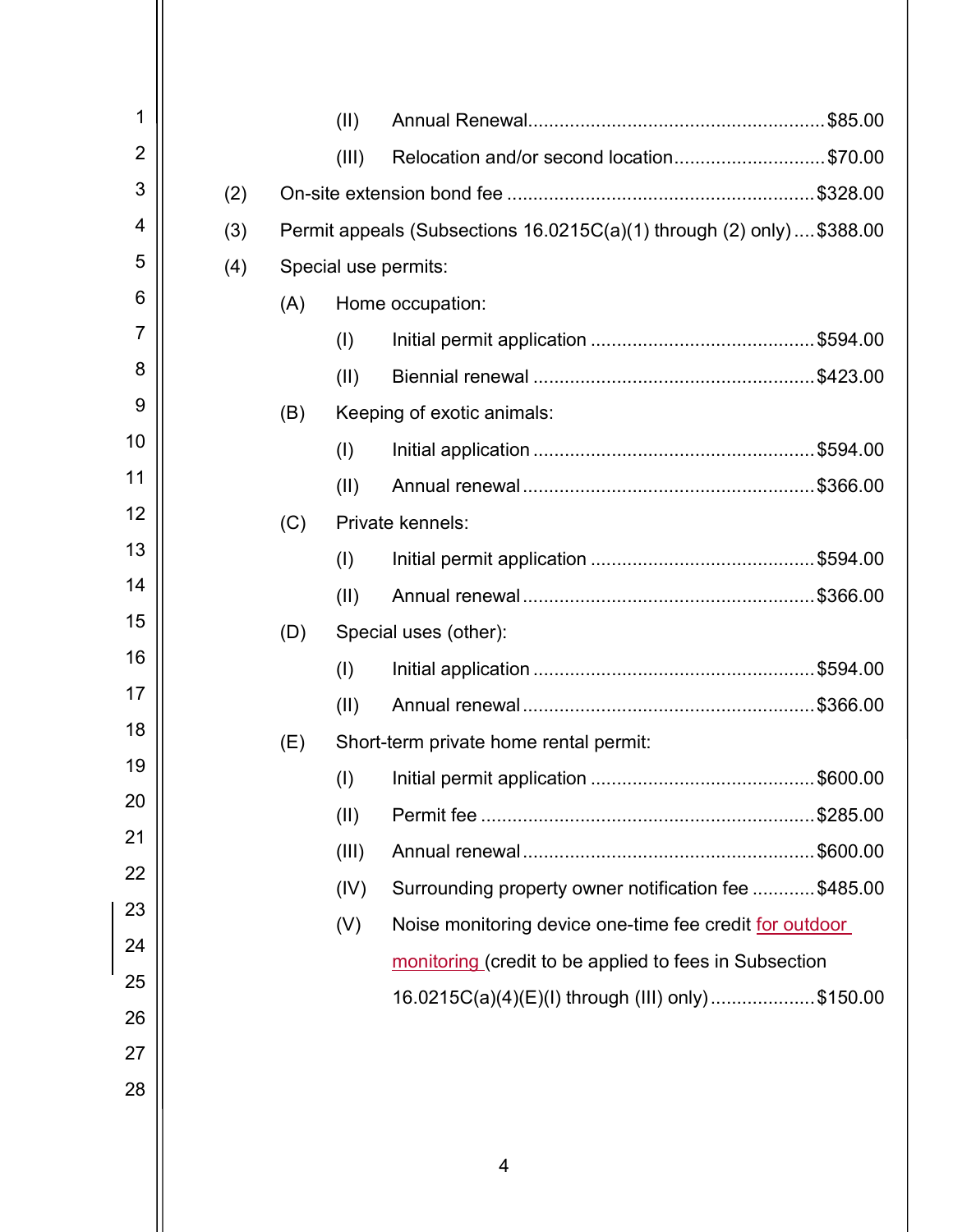| 1              |     | (5) | Public request for vehicle abatement and removal plus actual cost       |  |  |  |  |  |
|----------------|-----|-----|-------------------------------------------------------------------------|--|--|--|--|--|
| $\overline{2}$ |     |     |                                                                         |  |  |  |  |  |
| 3              |     | (6) |                                                                         |  |  |  |  |  |
| 4              |     | (7) | Emergency abatements  Actual cost plus administrative cost              |  |  |  |  |  |
| 5              | (b) |     | Demolition/Rehabilitation Program Fees:                                 |  |  |  |  |  |
| 6              |     | (1) | Demolition/Rehabilitation Enforcement - Case Processing  \$630.00       |  |  |  |  |  |
| 7              |     |     | Demolition/Rehabilitation Enforcement Inspection  \$250.00/hour<br>(A)  |  |  |  |  |  |
| 8              |     |     | Demolition/Rehabilitation Enforcement - Annual<br>(B)                   |  |  |  |  |  |
| 9              |     |     | Maintenance Inspection \$270.00/inspection                              |  |  |  |  |  |
| 10             | (c) |     | <b>Fire Hazard Abatement Fees:</b>                                      |  |  |  |  |  |
| 11             |     | (1) | Inspection, Documentation and Processing of Non-Compliant               |  |  |  |  |  |
| 12             |     |     |                                                                         |  |  |  |  |  |
| 13             |     | (2) | Contiguous Parcel Abatement - Non-Compliant Parcels \$79.00/parcel      |  |  |  |  |  |
| 14             |     | (3) | Special Inspection or Case Closure Fee \$76.00/parcel                   |  |  |  |  |  |
| 15             |     | (4) | Contiguous Parcel Abatement - Request by Owner \$47.00/parcel           |  |  |  |  |  |
| 16             |     | (5) | Abatement fieldwork by County crew:                                     |  |  |  |  |  |
| 17             |     |     | Two-person crew/minimum one hour \$284.00/hour<br>(A)                   |  |  |  |  |  |
| 18             |     |     | Three-person crew/minimum one hour\$368.00/hour<br>(B)                  |  |  |  |  |  |
| 19             |     |     | (C)<br>Four-person crew/minimum one hour\$452.00/hour                   |  |  |  |  |  |
| 20             |     | (6) |                                                                         |  |  |  |  |  |
| 21             | (d) |     | Delinquency provisions:                                                 |  |  |  |  |  |
| 22             |     | (1) | Immediately on delinguency, a \$23.00 delinguency fee shall be added to |  |  |  |  |  |
| 23             |     |     | each of the Code Enforcement fees.                                      |  |  |  |  |  |
| 24             |     | (2) | Immediately on delinquency, a \$23.00 delinquency fee shall be added to |  |  |  |  |  |
| 25             |     |     | Fire Hazard Abatement fees.                                             |  |  |  |  |  |
| 26             | (e) |     | <b>Administrative Service Fees for Code Enforcement:</b>                |  |  |  |  |  |
| 27<br>28       |     | (1) | Placement of lien or Notice of Action \$211.00/parcel                   |  |  |  |  |  |
|                |     |     |                                                                         |  |  |  |  |  |
|                |     |     |                                                                         |  |  |  |  |  |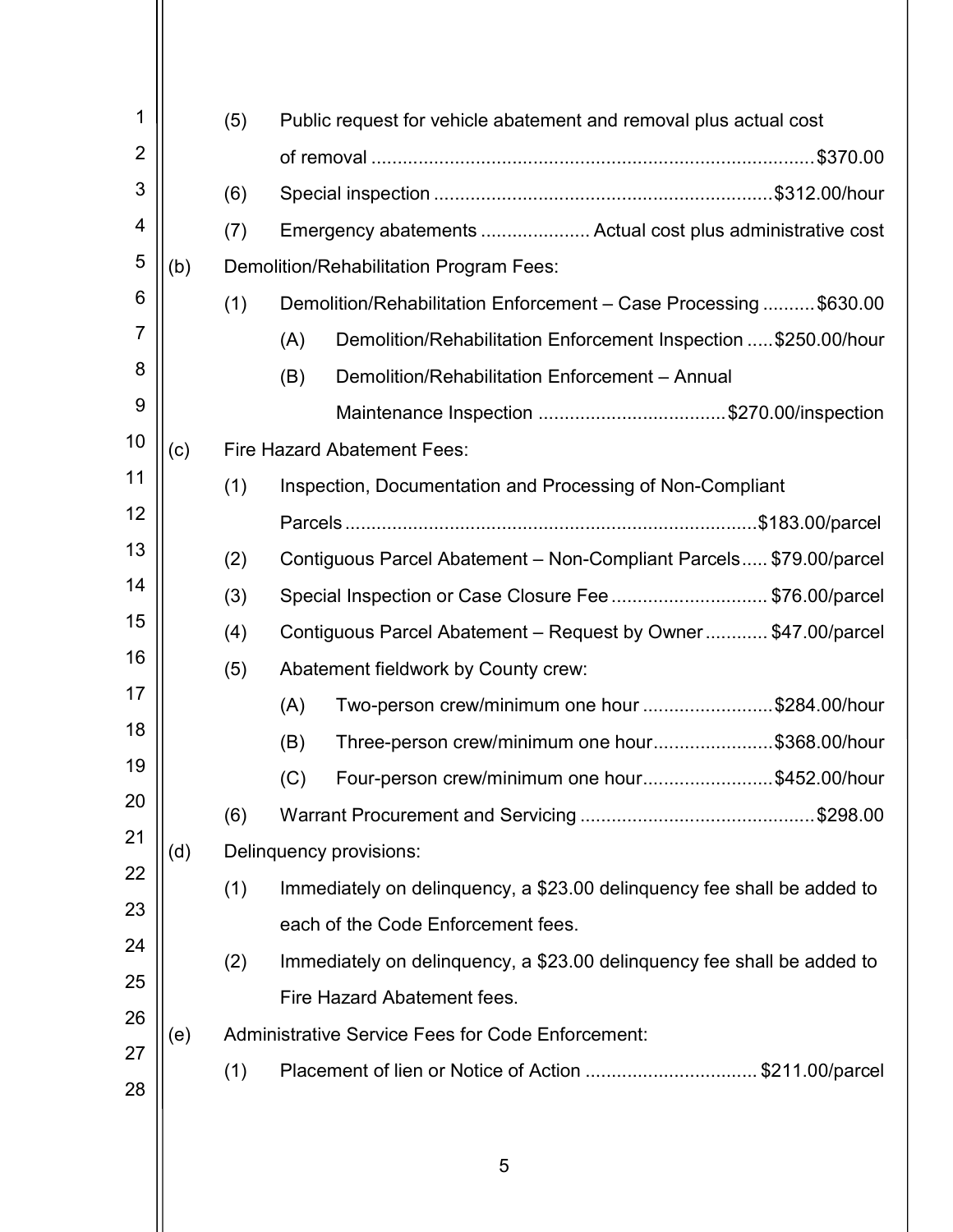| (2)            | Escrow Demand Request, Title or property profile search, review,                                                                                                                                                              |
|----------------|-------------------------------------------------------------------------------------------------------------------------------------------------------------------------------------------------------------------------------|
|                |                                                                                                                                                                                                                               |
|                | and notification to interested parties\$142.00/hour plus actual cost                                                                                                                                                          |
|                | of title or property profile report                                                                                                                                                                                           |
| (f)            | Administrative Services Fees for Fire Hazard Abatement:                                                                                                                                                                       |
|                |                                                                                                                                                                                                                               |
|                |                                                                                                                                                                                                                               |
|                | Escrow Demand Request, Title or property profile search, review,                                                                                                                                                              |
|                | and notification to interested parties \$142.00/hour plus actual cost                                                                                                                                                         |
|                | of title or property profile report                                                                                                                                                                                           |
|                |                                                                                                                                                                                                                               |
|                | SECTION 3. Chapter 84.28 of the San Bernardino County Code is amended to                                                                                                                                                      |
|                |                                                                                                                                                                                                                               |
|                | <b>CHAPTER 84.28: SHORT-TERM RESIDENTIAL RENTALS</b>                                                                                                                                                                          |
| <b>Section</b> |                                                                                                                                                                                                                               |
|                | Purpose.                                                                                                                                                                                                                      |
|                | Applicability.                                                                                                                                                                                                                |
|                | Definitions.                                                                                                                                                                                                                  |
|                | <b>Permit Required.</b>                                                                                                                                                                                                       |
|                | <b>Application Process.</b>                                                                                                                                                                                                   |
|                | <b>Occupancy Standards.</b>                                                                                                                                                                                                   |
|                | <b>Conditions of Operation.</b>                                                                                                                                                                                               |
|                | Enforcement.                                                                                                                                                                                                                  |
|                | <b>Suspension of Permit.</b>                                                                                                                                                                                                  |
|                | <b>Revocation of Permit.</b>                                                                                                                                                                                                  |
|                | <b>Hosting Platform Requirements.</b>                                                                                                                                                                                         |
|                |                                                                                                                                                                                                                               |
|                | The purpose of this Chapter is to establish a permit procedure, and maintenance                                                                                                                                               |
|                | and operational standards, for the use of legal residential dwelling units located in the                                                                                                                                     |
|                | (1)<br>(2)<br>(3)<br>read in its entirety as follows:<br>84.28.010<br>84.28.020<br>84.28.030<br>84.28.040<br>84.28.050<br>84.28.060<br>84.28.070<br>84.28.080<br>84.28.090<br>84.28.100<br>84.28.110<br>84.28.010<br>Purpose. |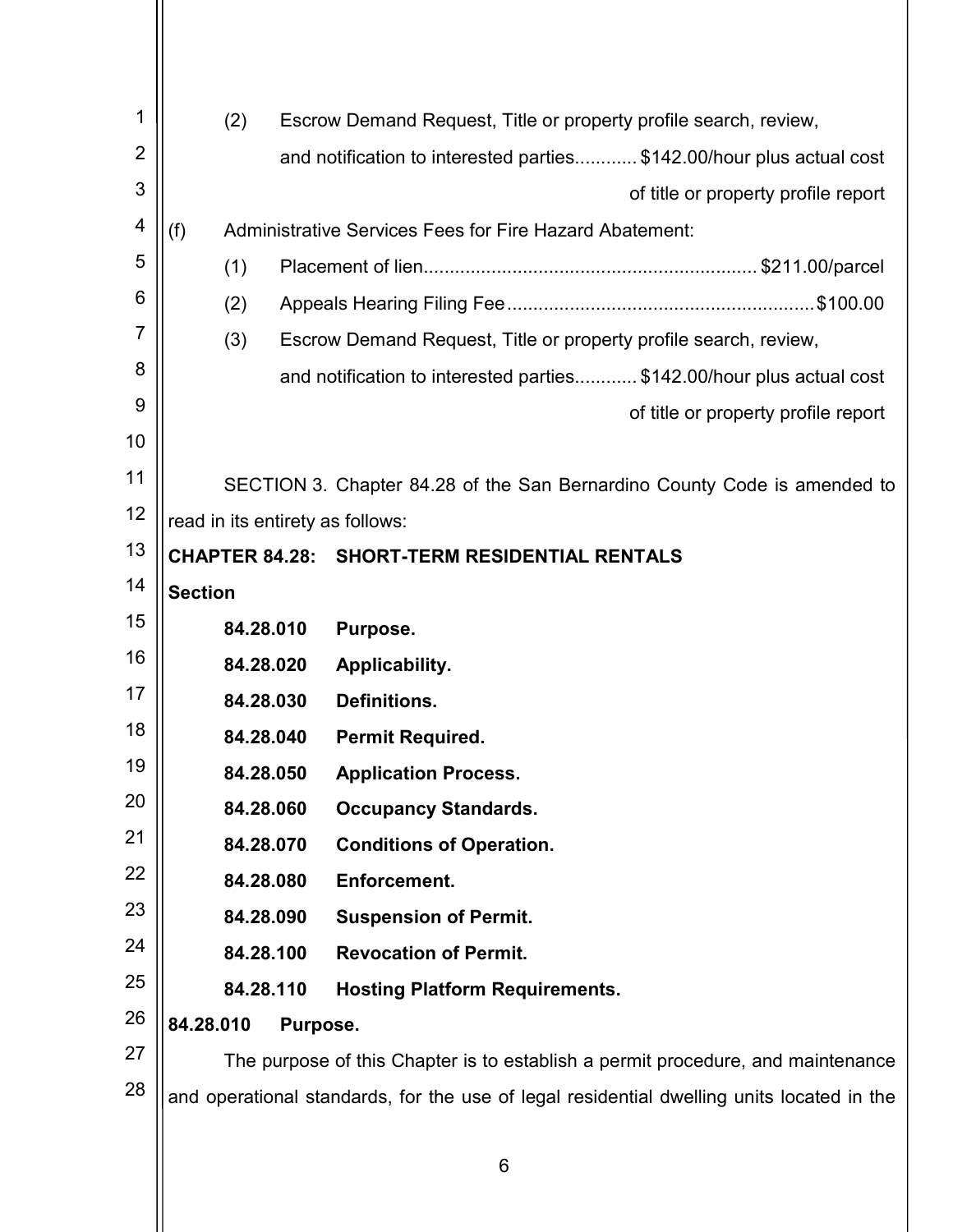1 2 3 Mountain and Desert Regions as transient occupancies, to ensure the health and safety of occupants, guests, and the surrounding residential neighborhood, and to minimize negative secondary effects associated with such use.

#### 4 84.28.020 Applicability.

5 6 7 8 9 10 11 12 Except as otherwise provided, the standards and permit procedures of this Chapter apply to all persons involved in the short-term rental of residential dwelling units as a single housekeeping unit where allowed in the Mountain and Desert Regions in compliance with Division 2 (Land Use Zoning Districts and Allowed Land Uses) of this Title or in connection with a legal nonconforming residential structure located in a nonresidential land use zoning district. "Short-term" means 30 consecutive calendar days or less. The permit procedures of this Chapter shall not apply to the rental of an alternative shelter.

## 13 84.28.030 Definitions.

14 15 16 The definitions in this Section are intended to apply to this Chapter only. Any term which is not specifically defined herein shall have the definition as provided by Division 10 of the Development Code or elsewhere within the County Code.

17 18 19 20 (a) ALTERNATIVE SHELTER. Means any shelter, vehicle, or site prepared for transient occupancy rental other than a legal residential dwelling unit or commercial lodging facility. Examples of alternative shelters include, but are not limited to, tents, recreational cabins, and recreational vehicles.

21 22 23 (b) BOOKING TRANSACTION. Means any reservation or payment service provided by a person who facilitates a STR transaction between a prospective STR renter and a STR owner.

24 25 26 27 28 (c) DWELLING UNIT. Any building or portion thereof, including, but not limited to, a manufactured home, that contains living facilities, including provisions for sleeping, eating, cooking and sanitation as required by the California Building Code, for not more than one family, including domestic employees of the family. Examples of a dwelling unit include, but are not limited to, a single-family dwelling unit, condominium, accessory

ли против против против против против против против против против против против против против против против пр<br>В 1990 году против против против против против против против против против против против против против против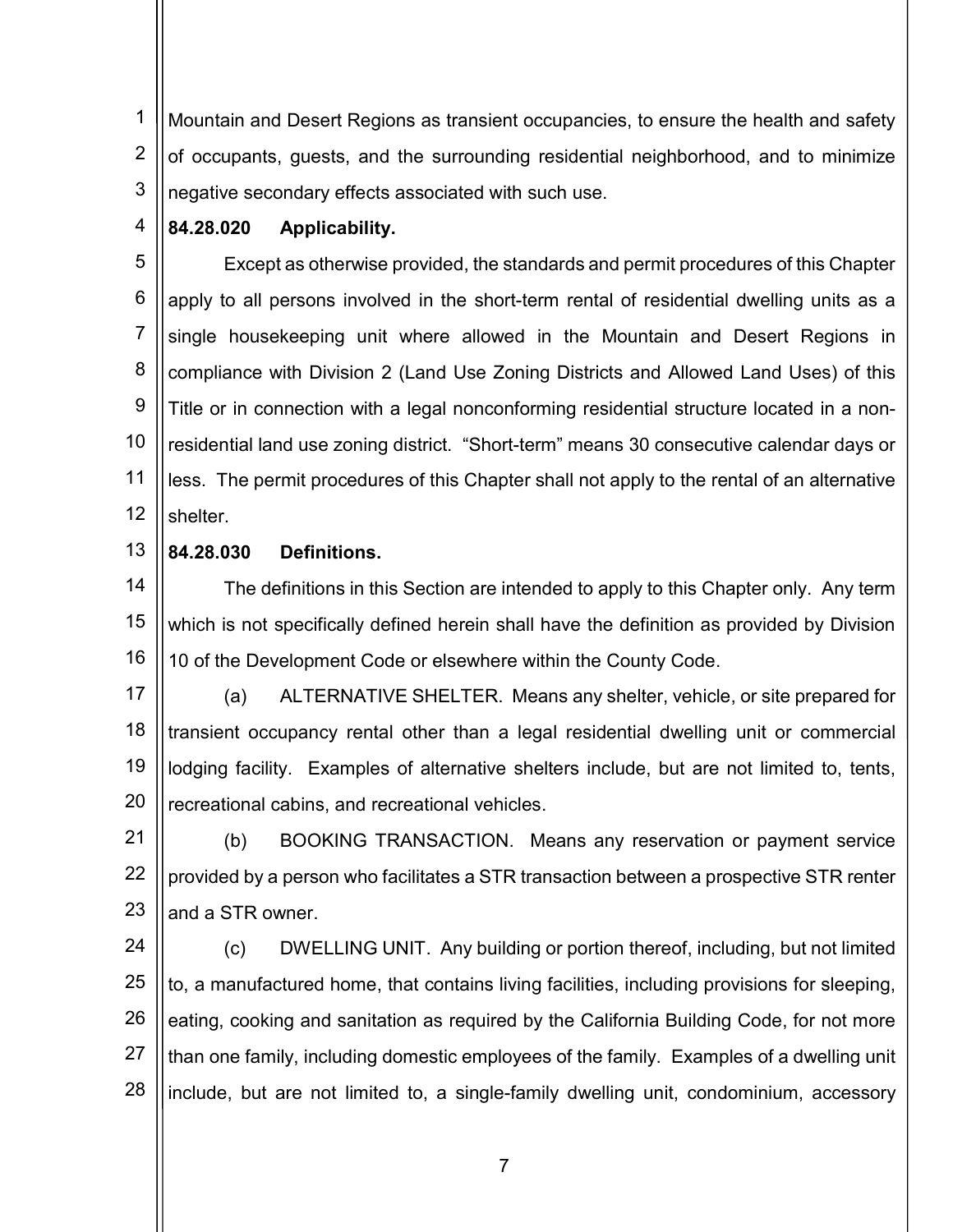1 2 dwelling unit, guesthouse, or any other accessory residential structure considered a dwelling unit.

3 4 5 6 (d) HOSTING PLATFORM. Means a marketplace in whatever form or format, which facilitates rental of a STR through advertising, match-making or any other means, using any medium or facilitation, and from which the operator of the hosting platform derives revenues from providing or maintaining the marketplace.

7 8 9 (e) INSPECTIONS—INITIAL. Means any inspection incident to the review of an application for an initial STR permit. The responsible department shall inspect the subject property to verify compliance with the standards of this Chapter.

10 11 12 13 14 (f) INSPECTIONS—RENEWAL. Means the reinspection, upon the application for renewal of a STR permit, whereby the subject property shall be inspected to ensure continued compliance with the standards of this Chapter. Notwithstanding anything to the contrary, an applicant seeking renewal of a STR permit shall comply with all applicable standards of this Chapter at the time of renewal.

15 16 17 (g) OCCUPANT. Means a person who will stay overnight in a STR. The maximum occupancy stated on a STR permit will indicate the maximum number of occupants approved.

18 19 20 (h) RESPONSIBLE DEPARTMENT. Means the department or subdivision thereof designated by the Chief Executive Officer of San Bernardino County to implement this Chapter.

21 22 23 24 25 26 27 28 (i) SHORT-TERM RESIDENTIAL RENTAL UNIT (STR). Means a dwelling unit or portion thereof rented or otherwise used for residential transient occupancy, as defined in Section 14.0203 (Uniform Transient Occupancy Tax). A STR shall not be used for any commercial activity, which includes but is not limited to weddings, wedding receptions, corporate retreats, business meetings or conferences, filming photography shoots, a fraternity party, or any other similar gathering, unless regulated under an approved County-issued permit. Transient occupancy generally means occupancy for 30 consecutive calendar days or less.

and the contract of the contract of  $\mathbf{8}$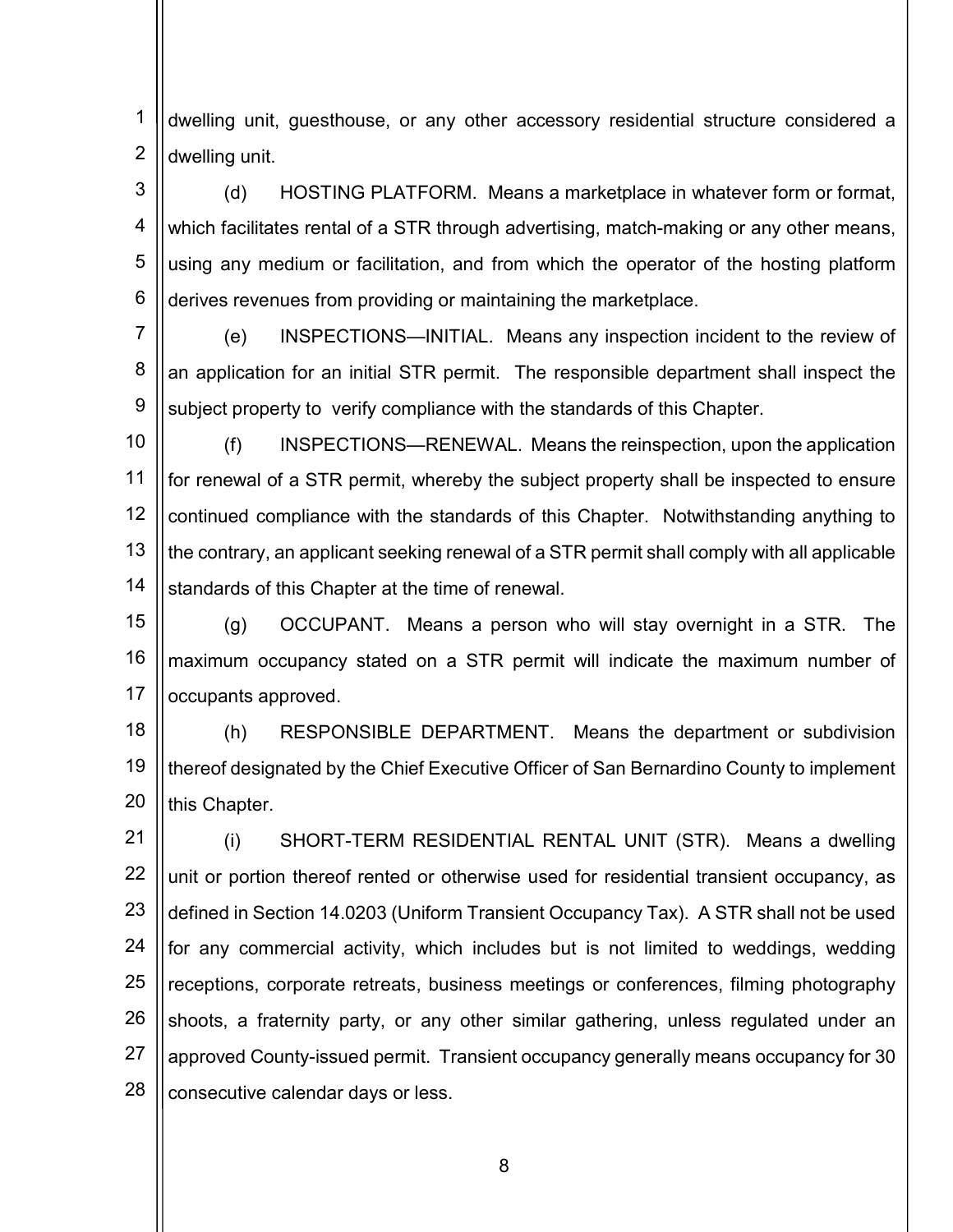1 2 3 4 5 (j) STR OWNER. Means the owner of a property, as defined in Section 810.01.170 (Definitions, O), with a dwelling unit that is being used as a STR. An owner may include, but is not limited to, a person, corporation, partnership, a personal or family trust, limited liability company (LLC), or limited liability partnership (LLP). An agent may act on behalf of a property owner to manage the STR.

6 7 8 9 (k) STR RENTER. Means an individual who enters into an agreement or is authorized by the STR owner, regardless of remunerations, to use property as a STR. Such renter is not considered a tenant or a person who hires a dwelling unit under Civil Code Section 1940.

10 11 12 (l) SURROUNDING PROPERTY OWNER. Means the owner of property that is located within the applicable distance from the STR as set forth in Table 85-2 of Section 85.03.080 (Notice of Pending Land Use Decisions).

## 13 84.28.040 Permit Required.

14 15 16 17 (a) A property owner may use a dwelling unit as a STR only if said owner has a current valid STR permit and complies with the requirements of this Chapter and other applicable provisions of the County Code. A separate permit shall be required for each dwelling unit used as a STR when there is more than one legal dwelling unit on the parcel.

18 19 (1) A maximum of two STR permits may be issued for a parcel 2 acres or greater. A maximum of one STR permit may be issued for a parcel less than 2 acres.

20 21 (2) An individual apartment located within a multi-family residential project is not eligible for a STR permit.

22 23 24 25 26 (3) Short-term timeshare occupancy of a condominium unit may be authorized by the condominium owners' association or other governing body having jurisdiction over the timeshare complex, provided enforcement of such occupancy requirement is performed by the same association or governing body. Such occupancy shall not be subject to a STR permit.

27 28 (4) A STR owner shall not be eligible for more than two STR permits, provided however that a STR owner that holds more than two active STR permits on the

9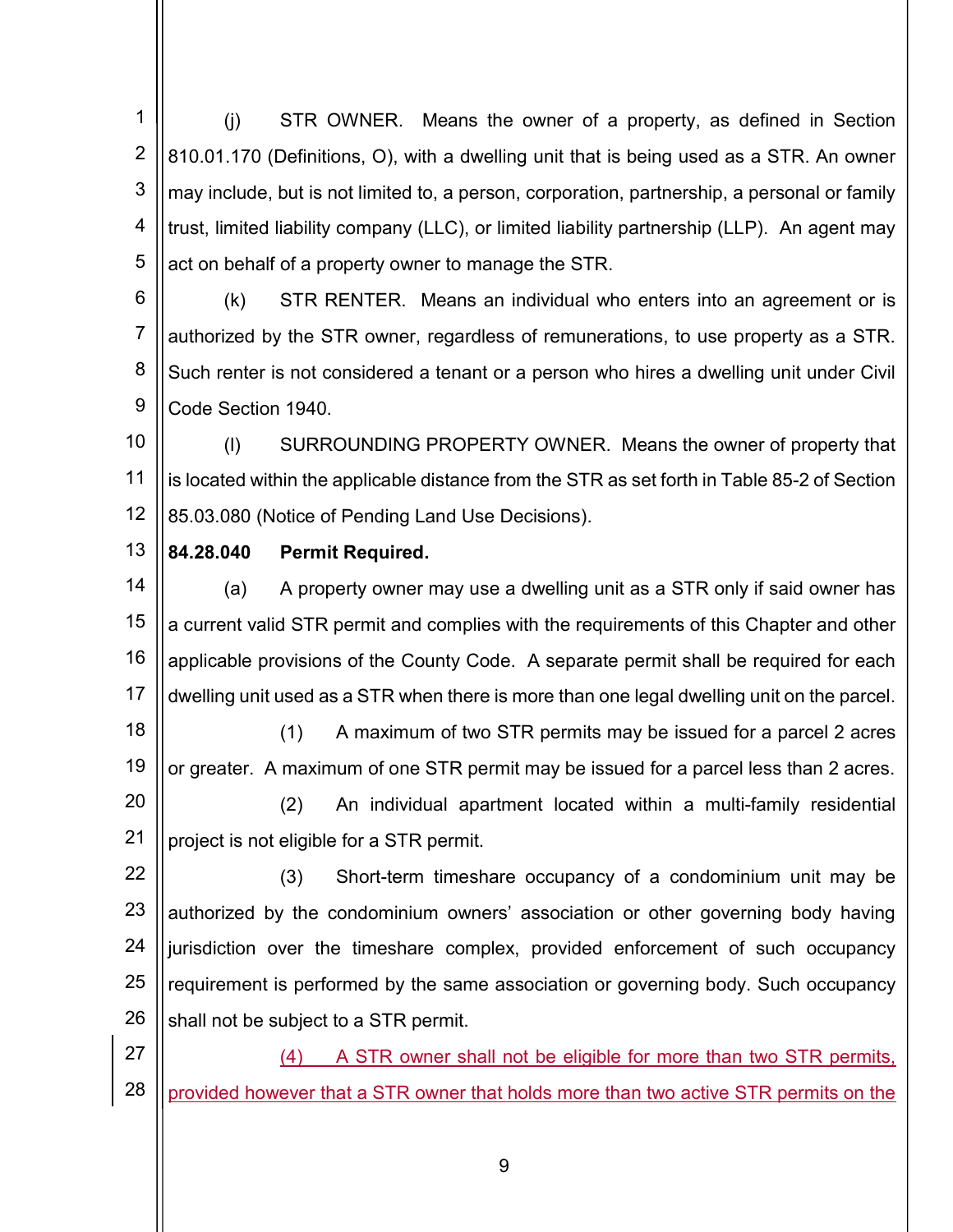1 2 3 4 5 6 7 8 9 10 11 12 13 14 15 16 17 18 19 20 21 22 23 24 25 26 27 28 effective date of this ordinance shall be eligible to renew applicable existing STR permits as a legal non-conforming use. (b) STR renters are subject to the uniform transient occupancy tax of Section 14.0203 (Uniform Transient Occupancy Tax). (c) A STR permit shall not be transferrable. A new owner that desires to use the property as a STR shall apply for a new STR permit. (d) An alternative shelter shall not be eligible for a STR permit. Rental of an alternative shelter may be permitted as a campground use. 84.28.050 Application Process. (a) Application. An application for a STR permit shall be submitted to the responsible department on a pre-approved form. The required content of the form may be revised from time to time, but at a minimum shall require the following: (1) Property owner name and contact information. (2) Applicant name and contact information, if different from the property owner. (3) Address and Assessor's parcel number for the dwelling unit, to be used as a STR. (4) Total square footage of the dwelling unit to be used as a STR. (5) Total number of bedrooms to be used for overnight sleeping purposes. (6) The name of the managing agency, agent, or property manager, if different from the property owner, and a telephone number at which that party may be immediately reached on a 24-hour basis. (7) Acknowledgment that the permittee understands and agrees to operate the STR in compliance with the regulations and requirements set forth in this Chapter. (8) A fee amount to cover the application and permit fee, as set forth in the San Bernardino County schedule of fees. If additional inspections or enforcement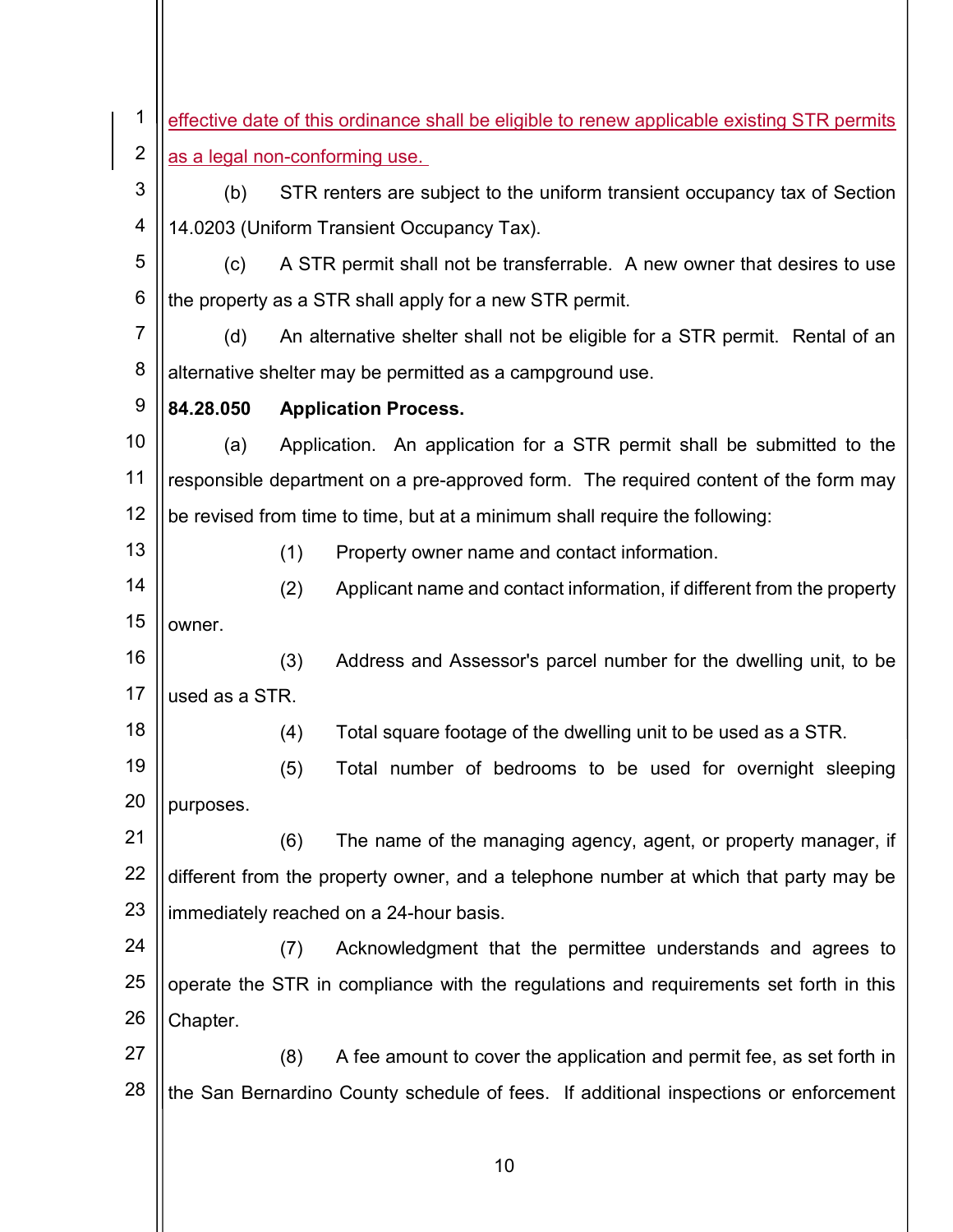1 2 actions are required, then the owner or applicant may be required to pay for the additional services.

3

(b) Notification Requirements.

4 5 6 7 (1) The responsible department shall provide notice of the application to all surrounding property owners. The notice shall provide that comments may be submitted to the responsible department up to 20 calendar days after the date of said notice.

8 9 10 11 12 13 14 15 (2) The responsible department shall notify the applicant if the application is approved or denied including the applicable appeal provision. Notwithstanding Section 86.06.020 (Effective Date of Permits), the effective date of the STR permit will be the first business day following a 30-day appeal period identified in Subsection (e). The responsible department shall also send notice to all surrounding property owners informing them that a permit was issued including the applicable appeal provision. This notice to surrounding property owners shall contain, at a minimum, the following information:

16 17 18 (A) The name of the managing agency, agent, property manager, or owner of the dwelling unit, and a telephone number at which that party may be immediately reached on a 24-hour basis;

19 20 (B) The phone number of the County's 24/7 short-term rental complaint line;

21 22 (C) The maximum number of occupants allowed in the dwelling unit;

23 (D) The maximum number of vehicles allowed to be parked on the

24 property; and

25

(E) A web link to on-line information regarding STR permits.

26 27 (3) A STR owner shall be required to update the responsible department of any changes to the name of the managing agency, agent, or property manager of the

28 dwelling unit, and a telephone number at which that party may be immediately reached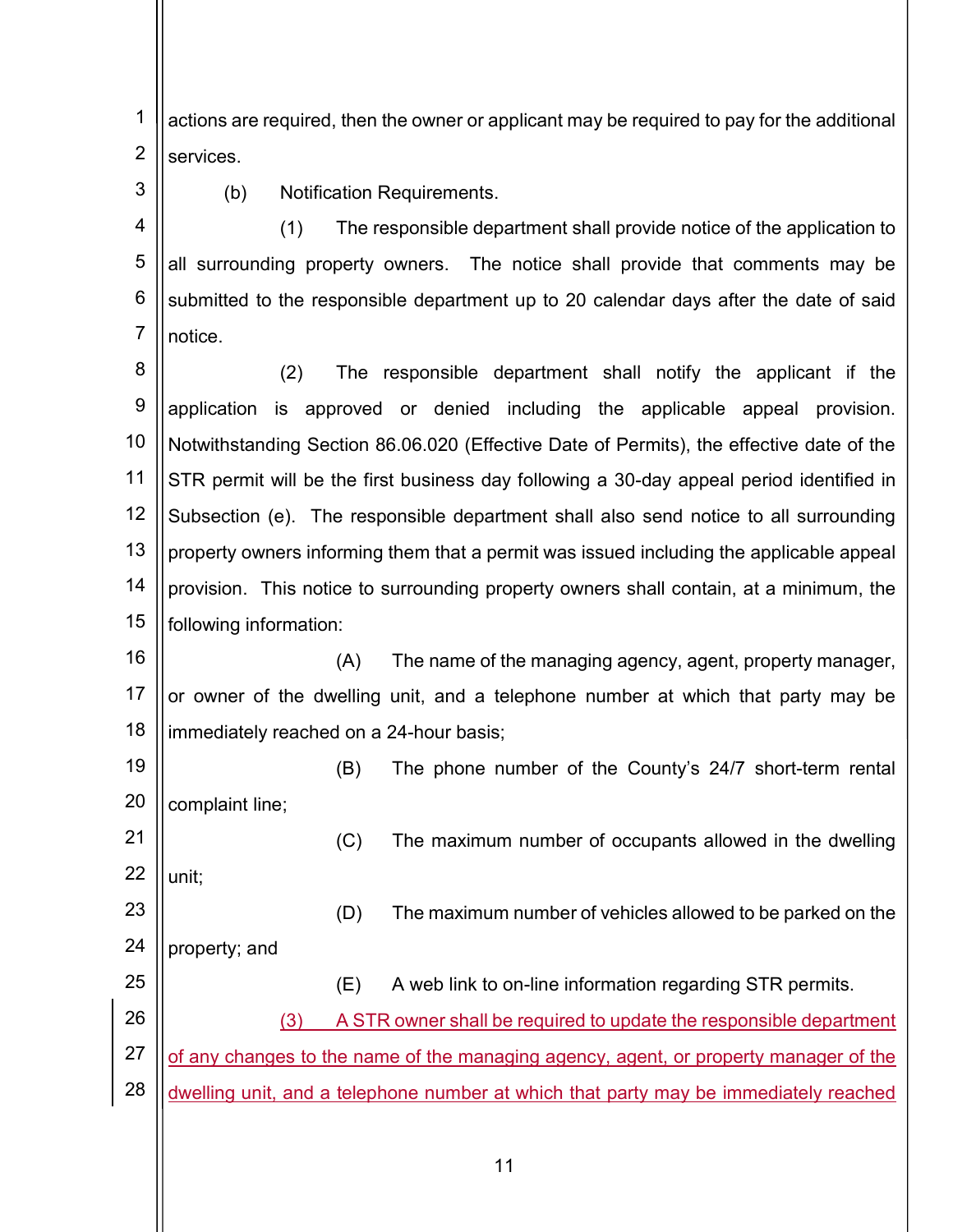1 2 3 on a 24-hour basis. An updated notice shall be required, at the cost of the STR owner, when necessary to update surrounding property owners of changes to the content required by Subsection (b).

4 5 6 7 8 (c) Operation During Application Process. Notwithstanding Section 84.28.040 (Permit Required), while a new application for a STR permit is pending, a dwelling unit may be used as a STR provided that the dwelling unit has been permitted by a previous owner, there are no outstanding violations, and the new owner has applied for a permit within 30 days of taking title to the property pursuant to Section 84.28.040(c.

9 10 11 (d) Application Denial. An application for a STR permit or renewal of a permit under this Chapter shall be denied by the responsible department upon one or more of the following grounds:

12 13 (1) The application is incomplete or the applicant has otherwise failed to comply with the requirements of this Chapter.

14 15 16 (2) The applicant or permittee provided material information that is false, which the applicant reasonably should have known to be incorrect, in the application for a permit under this Chapter.

17 18 19 (3) The STR or property is not in compliance with the standards of this Chapter or other applicable County Code provisions and has failed to pass the initial or renewal inspection.

20 21 22 23 24 25 (e) Applicant Appeals. An applicant may appeal the denial or conditional acceptance of an application for a STR permit. Such appeal must be in writing and submitted to the responsible department within 30 calendar days following the date of the notice provided pursuant to Section 84.28.050(b)(2). When the 30<sup>th</sup> day is not a County business day, the time frame is extended to the next County business day following the  $30<sup>th</sup>$  day. The appeal shall follow the procedure set forth in Section 84.28.090(c)(2).

26 27 28 (f) Non-Applicant Appeals. Non-applicants may appeal the granting of a new STR permit. All such appeals must be submitted to the responsible department within 30 calendar days following the date of the notice provided pursuant to Section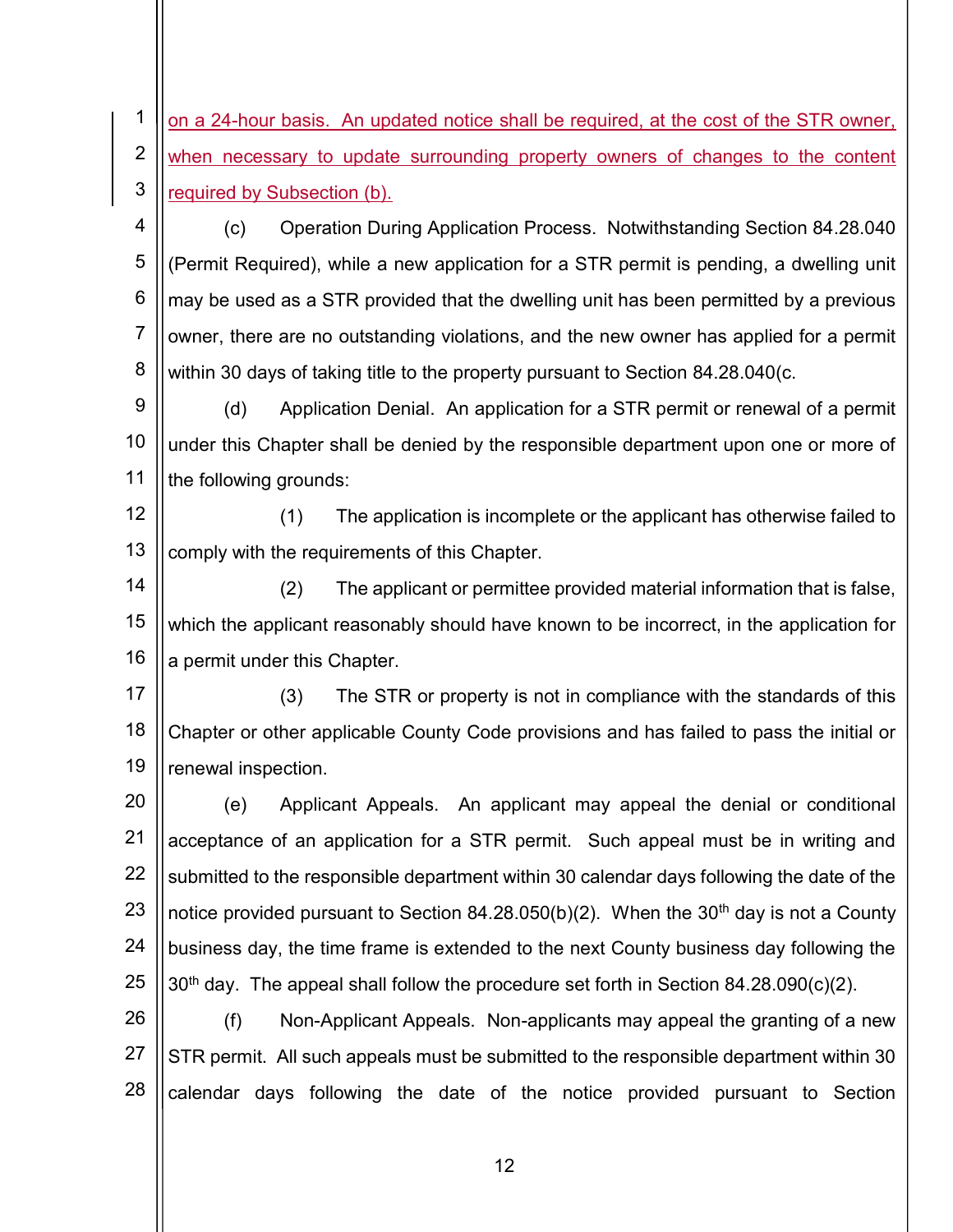1 2 3 4 5 6 7 8 9 10 84.28.050(b)(2). When the 30<sup>th</sup> day is not a County business day, the time frame is extended to the next County business day following the  $30<sup>th</sup>$  day. The grounds for such appeal are limited to the claim that past use of the property as a STR has not complied with one or more requirements of Sections 84.28.060(b) through (c), or Section 84.28.070, or that, based on competent evidence, any prospective use for such purpose will likely not comply with one or more of such requirements. Such appeal shall be heard in the same manner as specified in Section  $84.28.090(c)(2)$ . The applicant shall be provided notice of the hearing. If the appellant prevails in the appeal, then the applicant's application shall be deemed to be denied and such decision shall be the final decision of the County. No further appeal shall be available at the administrative level.

11 12 13 14 15 16 17 18 19 20 21 22 (g) Permit Renewal. A STR permit shall be renewed annually. Permit renewal shall be approved if the current conditions of operation and other standards in this Chapter have been met, the subject property passes the renewal inspection, and the applicable renewal and permit fees as set forth in the San Bernardino County Code schedule of fees are paid. Renewal payments submitted after permit expiration are subject to a delinquent fee pursuant to the schedule of fees. Continued use of a STR is prohibited following permit expiration until renewal payment, including any delinquent fee, has been received by the County. Failure to submit renewal payment within 45 calendar days of permit expiration, including any delinquent fee, shall result in expiration of the STR permit. The STR owner shall be required to submit a new application, pay the applicable new permit application fee, and be subject to the application process as set forth beginning in Subsection (a) above.

23 84.28.060 Occupancy Standards.

24 25 26 27 28 (a) Compliance with Uniform Codes and Other Laws. At the time of issuance of a STR permit and thereafter, the STR owner shall be responsible for compliance with the California Fire Code, California Building Code, the National Fire Protection Association Standards or regulations, and any other applicable uniform codes, as adopted by San Bernardino County, and other applicable laws and codes.

 $\parallel$  13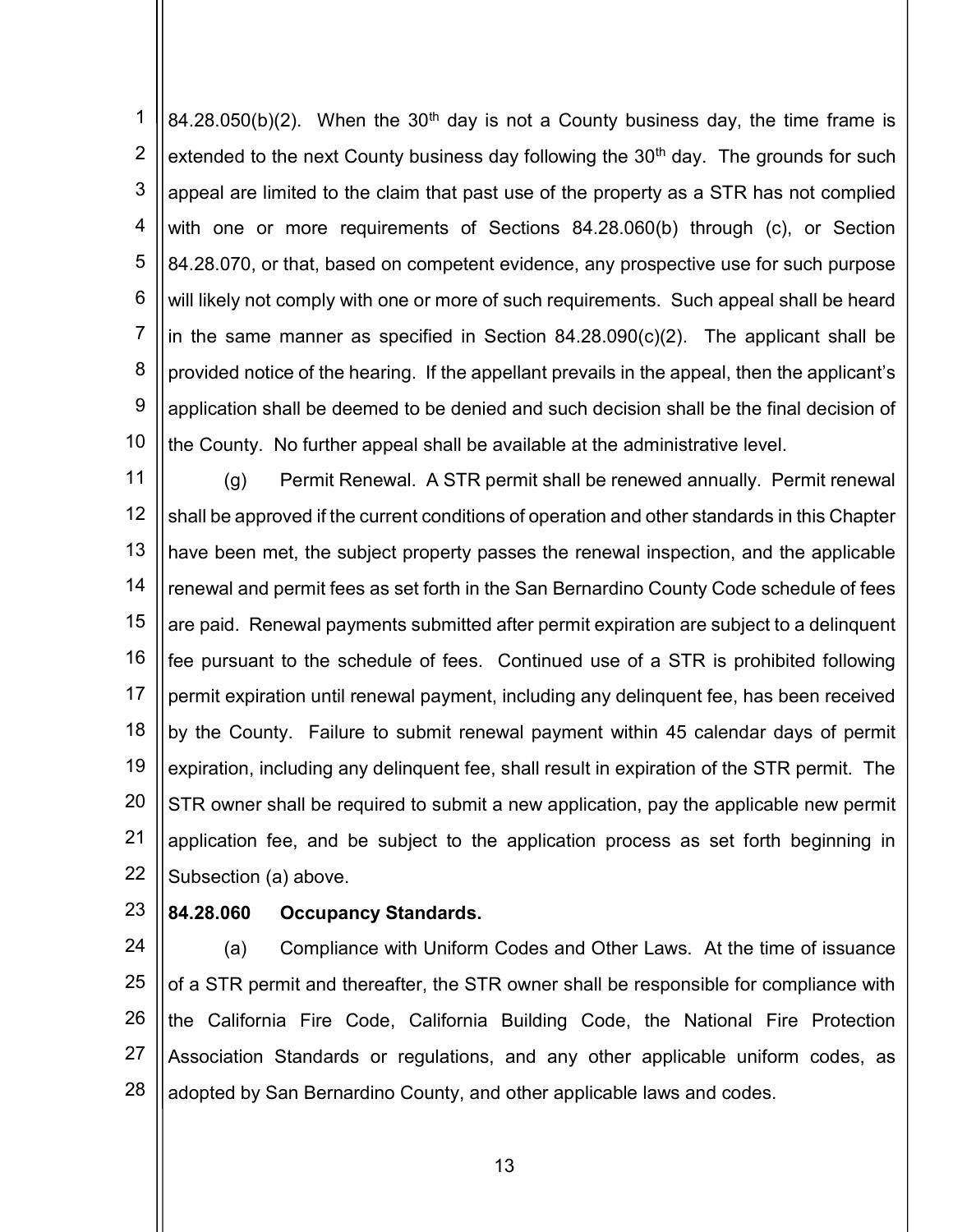1 2 (b) Occupancy Limits. Occupancy limits for a STR shall be determined as follows:

3 4 5 6 (1) Occupancy limits shall be determined based on the number of bedrooms in the STR<del>, allowing a maximum of two people per bedroom</del>. The number of bedrooms will be verified using County Assessor data and County building records. Example occupancies:

- (A) Studio/Single-bedroom STR: four occupants
- (B) Two-bedroom STR: foursix occupants

7

8

9

10

11

- (BC) Three-bedroom STR: sixeight occupants
- (CD) Four-bedroom STR: eightten occupants
- (DE) Five-bedroom STR: tentwelve occupants

12 13 14 (2) In addition to the occupancy limits determined based on the number of bedrooms, up to two minor children under the age of 18 may be added to the calculation of STR occupancy.

15 16 17 18 (32) Kitchens, bathrooms, toilet rooms, living rooms, dens, dining areas, halls, closets, storage or utility spaces, and similar areas are not considered bedrooms and shall not be used in the calculation for determining the maximum number of occupants.

19 20 21 (43) Occupancy Cap. Notwithstanding the allowances based on the number of bedrooms, the maximum occupancy of any STR shall not exceed 12 occupants, including children.

22 23 24 (54) Notwithstanding the allowances for maximum occupancy, the use of a STR shall be limited by the capacity of on-site parking spaces, pursuant to the minimum parking standards required by Subsection (c) below.

25 26 27 28 (c) Parking. All vehicles of STR occupants and their guests must be parked on the STR property. Parking spaces may include garage, carport, and driveway spaces, and may allow for tandem parking. On-site parking areas shall be kept free from any obstructions, including, but not limited to, excessive amounts of snow, which would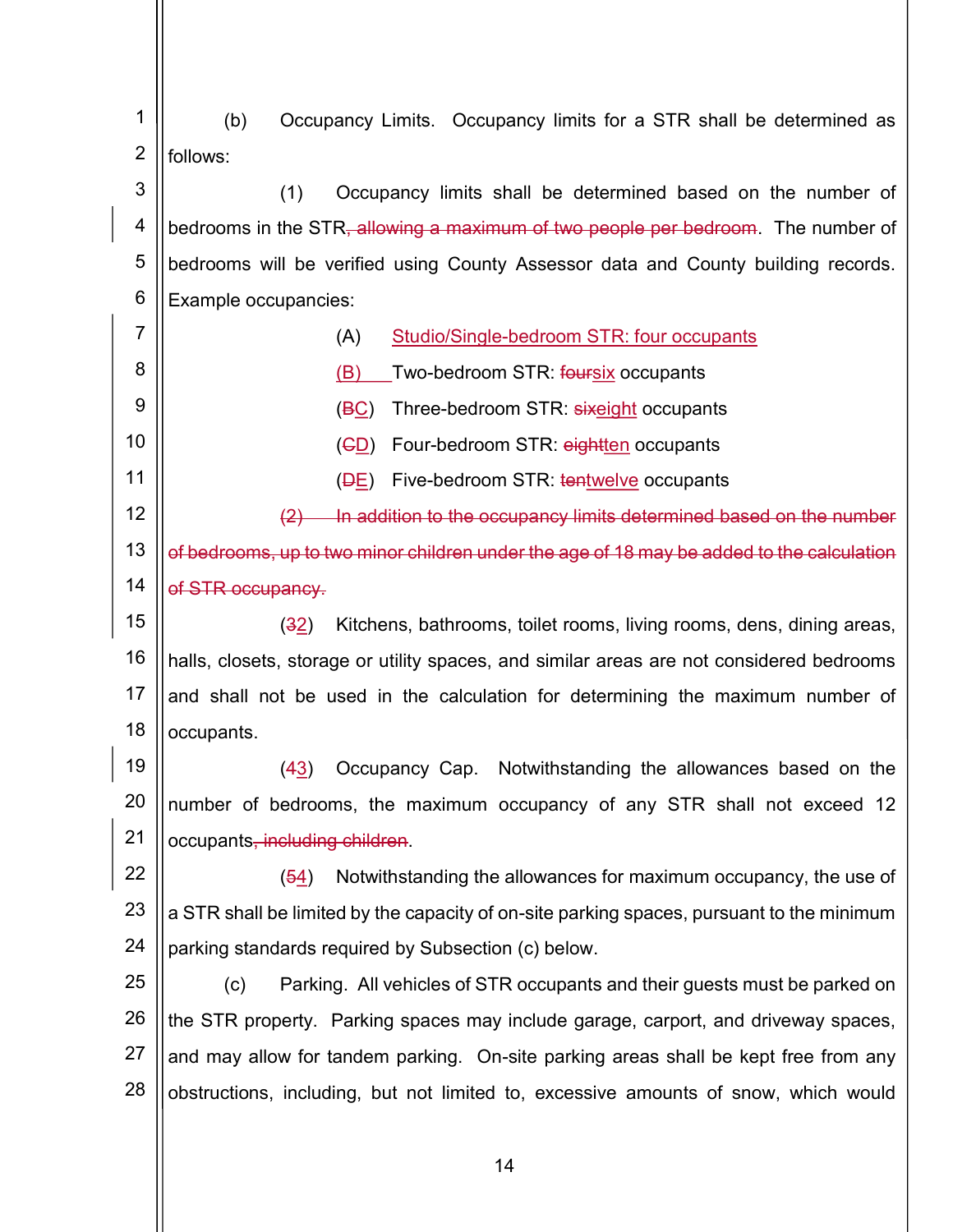1 2 3 4 prevent use for vehicle parking. Only the approved parking areas/spaces pursuant to the STR permit shall be used for vehicle parking. No vehicle related to the STR shall be parked on neighboring properties or on public or private roads, or in any manner that would create an obstruction.

#### 5 84.28.070 Conditions of Operation.

6 7 8 The following are minimal requirements for STR operation. These are in addition to any other applicable requirements of this Chapter, other applicable provisions of the County Code, or other law.

9 10 11 12 13 (a) Prohibited Uses of Property. A STR shall not be used for any occupancy other than the purposes described in this Chapter. A STR shall not be used for any commercial activity, which includes but is not limited to weddings, receptions, corporate retreats, business meetings or conferences, filming, photography shoots, parties, or any similar activities, unless regulated under an applicable approved County-issued permit.

14 15 16 (b) Minimum Rental Period. A two-night minimum rental period shall be required for STR bookings on Fridays and Saturdays except for a STR that is owneroccupied.

17 18 19 20 21 (cb) Record Keeping. The property owner or property manager shall maintain records sufficient to prove compliance with this Chapter and other applicable laws. These records shall be maintained so that they can be readily provided to the County and provided in such a manner that establishes that the property owner or property manager is routinely maintaining such records.

22 23 24 25 26 27 28  $(d<sub>C</sub>)$  Registration. The STR owner shall administer registration prior to allowing occupancy of the STR. The registration shall include review of the STR regulations with at least one adult renter. At the time of such registration, the renter shall be provided a complete written or digital copy of the requirements of the STR permit and applicable regulations, as well as disclosure of the penalties associated with violations. The registration material shall advise the renter of the occupancy and vehicle/parking limitations, responsibility to avoid nuisance behavior, and prohibition of commercial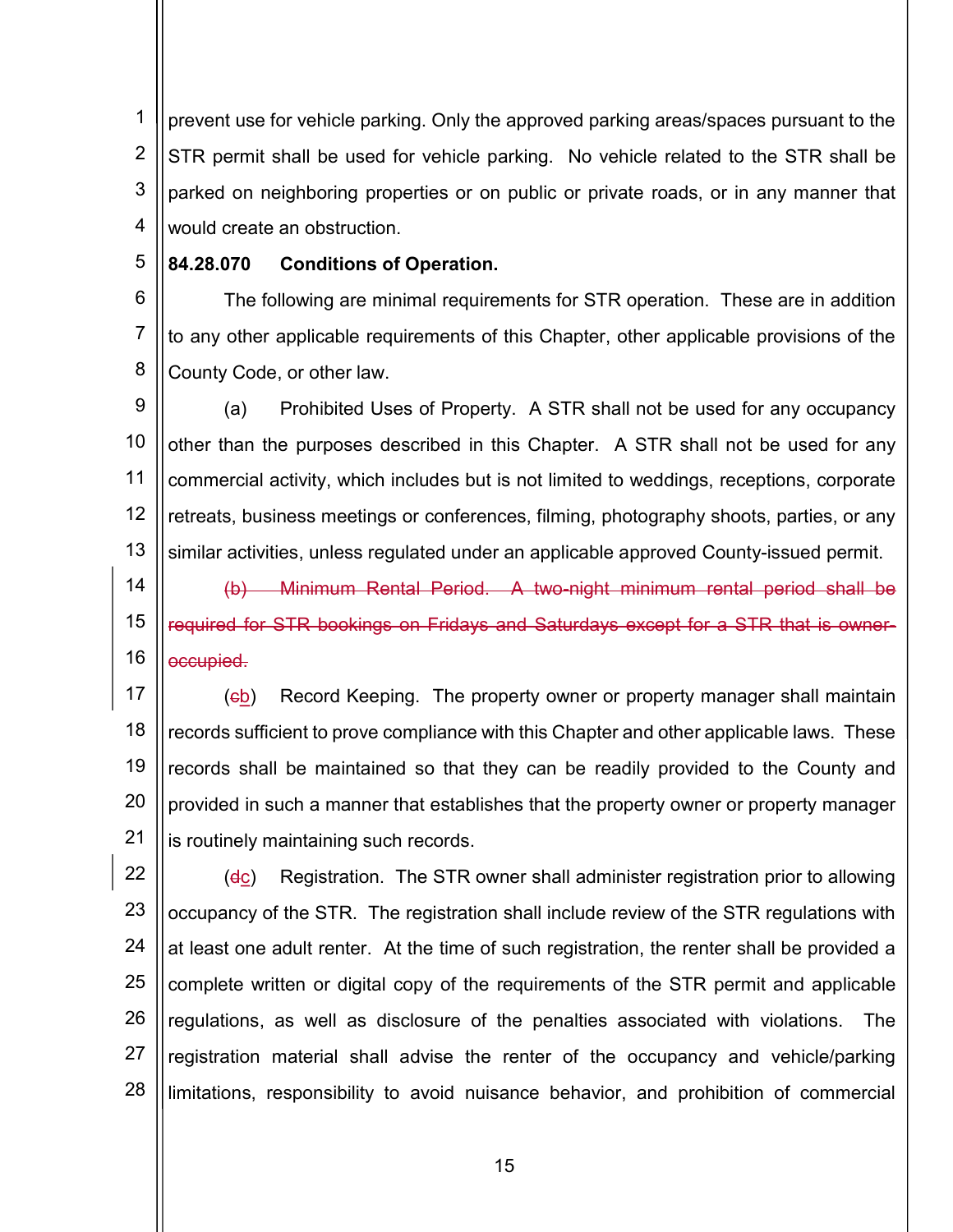1 2 3 4 5 6 7 8 activity as described in Subsection (a) above. The registration material shall include an acknowledgement to be signed by the renter and retained in the STR owner's records. Registration materials shall be preserved for the term of the STR permit, and shall be provided to the County, when requested, to confirm compliance with STR permit conditions of operation and regulations set forth in this Chapter. If the owner fails to provide adequate directions to the dwelling unit or fails to confirm acknowledgement and understanding of the STR regulations, the conditions of operation of the STR permit may be amended by the County to require in-person registration.

9

(ed) Advertising.

10 11 (1) Advertising that promotes a STR for a use that is not permitted is prohibited.

12 13 14 15 16 17 (2) All advertising, including real estate magazines, fliers, newspapers, television or radio commercials, internet pages, or web-based ads or rental platforms that promote the use of a STR prior to approval of an STR permit or while the STR permit is suspended or revoked, shall be prohibited to the extent provided by law. All advertisements featuring a permitted STR shall specify the maximum permitted number of occupants, and vehicles permitted on the STR property.

- 18 19 20 21 (fe) Posted Notices within Unit. The County-issued STR permit shall be posted inside the unit on or adjacent to the front door, along with an exit/emergency evacuation map. In addition, each STR shall have a clearly visible and legible notice posted in a prominent location within the unit, containing the following information:
- 22

(1) The address of the STR.

23 24 25 (2) The name of the managing agency, agent, property manager, or owner of the unit, and a telephone number at which that party may be immediately reached on a 24-hour basis.

26 27 (3) The maximum number of occupants permitted to stay overnight in the unit.

28

(4) The maximum number of vehicles allowed to be parked on the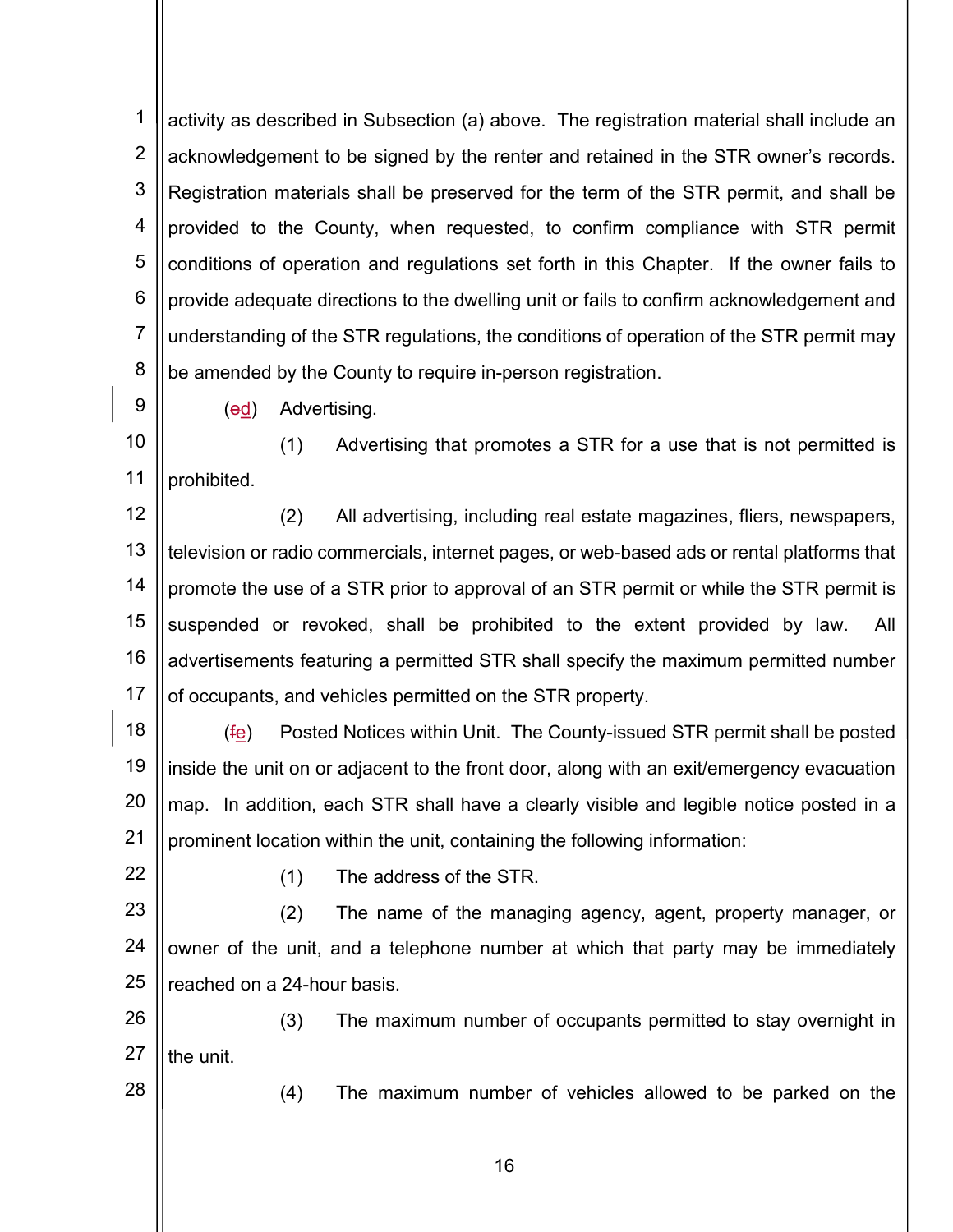1 property.

2 3

4

(5) The contact person or agency, and phone number for snow removal. (6) Instructions for disposal of trash in accordance with the requirements of this Chapter.

5 6 7 8 9 10 11 12 13 (7) Notification that failure to comply with the requirements of this Chapter, including parking and occupancy standards, as well as public and private nuisance standards, is a violation of the County Code, and that such violation may result in enforcement actions to address the violation. Enforcement may include criminal, civil, or administrative actions, or the calling of law enforcement for the removal of guests and their vehicles from the property to the extent authorized by law. The notification shall state in a prominent format that users of the dwelling unit are prohibited from disturbing the peace of the surrounding neighborhood and that doing so is a violation of this Chapter and the rental agreement.

14 15 16 (8) Location of utility service connections, including how to access service connections and instructions and any tools necessary to disconnect the STR from utility services in the event of an emergency.

17 18 (9) Phone numbers of local emergency medical and law enforcement services.

19 20 (10) Property boundary map for the purpose of deterring trespassing on other privately owned properties and identification of the approved parking area(s).

21 22 23 24 (gf) Good Neighbor Information. In addition to the required posted notices, the STR owner shall provide a brochure or document intended to remind renters that the STR is located in a neighborhood. The information should promote respect for residents of the neighborhood, including their rights to expect peace, quiet, privacy and security.

25

(hg) Call Response.

26 27 28 (1) The STR owner or agent shall be personally available by telephone on a 24-hour basis and maintain the ability to make contact by phone within 30 minutes and be physically present at the property within one hour in order to respond to and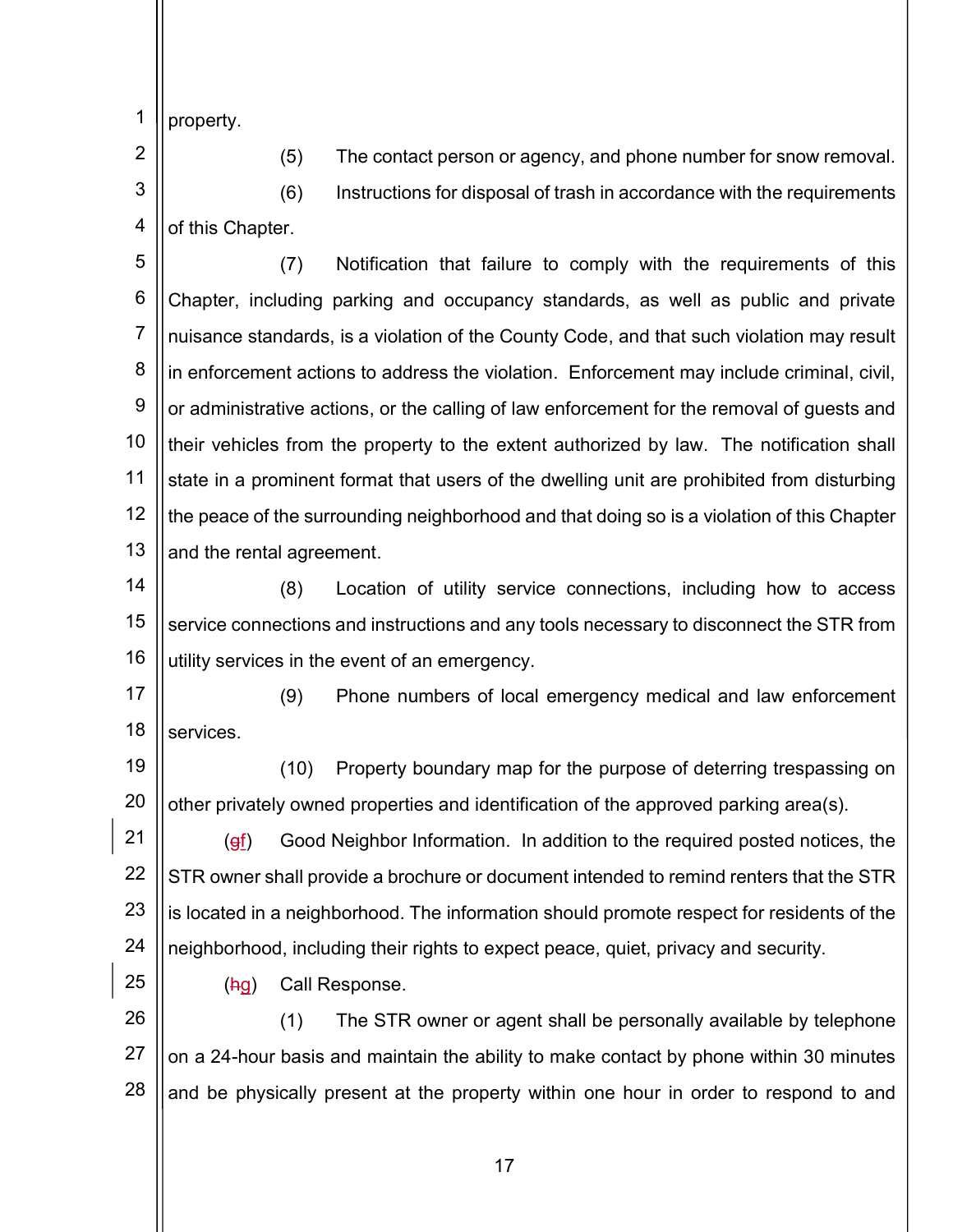1 2 remedy complaints regarding the condition or operation of the dwelling unit or the behavior of persons on the property in violation of this Chapter or other law.

3 4 5 6 7 8 9 10 (2) On a 24-hour basis, within one hour of receiving a report of a complaint, the STR owner must confirm whether or not the complaint is valid. If the complaint is valid, the STR owner shall immediately take corrective action within the lawful authority of the STR owner to resolve the violation, or stop the nuisance behavior that disturbs the peace for the entire duration of the occupancy of the person causing or allowing such violation or nuisance behavior. Corrective action may require immediate eviction of STR renters and contacting law enforcement, if necessary, for the removal of renters, guests and their vehicles from the property to the extent authorized by law.

11 12 13 (3) Calls or complaints about physical conditions or circumstances that constitute an immediate threat to the public health and safety shall obligate the STR owner to immediately contact the appropriate law enforcement, fire, or other authority.

14 15 16 17 (4) Each STR owner shall keep a written record of the times and type of complaints received, what response was undertaken by the STR owner, and when such complaints were resolved. This written record shall be made available to the County upon request, and shall be retained by the owner for the term of the STR permit.

18 19 20 21 22 23 (ih) Responsibilities of STR Owner to Prevent Nuisance Behavior and Maintain Neighborhood Peace and Quiet. The STR owner shall take all lawful action necessary to ensure that renters and occupants abide by the terms of this Chapter and other applicable provisions of the County Code and law. The STR owner must inform renters and occupants that they are not to violate any noise standards, parking standards, or otherwise create a public or private nuisance.

24

 $(i)$  Loud and Disturbing Noise.

25 26 27 28 (1) It is unlawful for any owner, renter, occupant, or guest located at a STR to make or allow to be made, any loud, excessive, or intrusive noise that disturbs the peace or that causes discomfort or annoyance to any reasonable person of normal sensitivities in the area. Such noises may include, but are not limited to, shouting, loud

and the contract of the contract of  $\vert$   $\vert$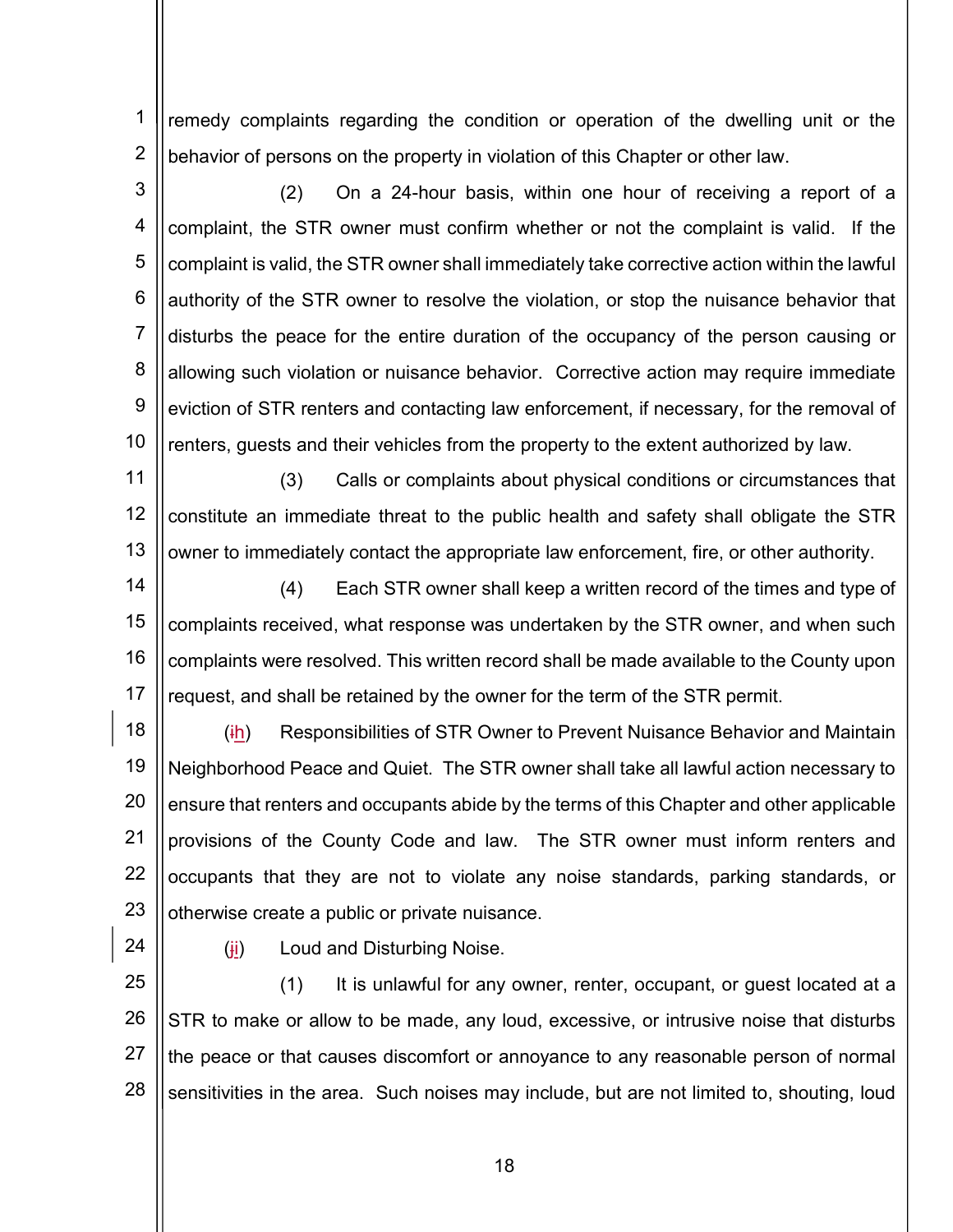| 1              | laughter, whistling, singing, playing a musical instrument, playing loud music or noise from |                                                                         |     |                                                                                     |
|----------------|----------------------------------------------------------------------------------------------|-------------------------------------------------------------------------|-----|-------------------------------------------------------------------------------------|
| $\overline{2}$ | sound making or sound amplifying devices, and barking dogs.                                  |                                                                         |     |                                                                                     |
| 3              |                                                                                              | The standard for enforcement of this Section is the "reasonable"<br>(2) |     |                                                                                     |
| 4              |                                                                                              |                                                                         |     | person" standard. The inquiry is whether the noise would disturb the peace or cause |
| 5              |                                                                                              |                                                                         |     | discomfort or annoyance to a reasonable person under similar circumstances.         |
| 6              |                                                                                              | (3)                                                                     |     | Factors that may be considered in determining whether a violation of                |
| $\overline{7}$ |                                                                                              |                                                                         |     | this Section has been committed include, but are not limited to, the following:     |
| 8              |                                                                                              |                                                                         | (A) | The level of noise;                                                                 |
| 9              |                                                                                              |                                                                         | (B) | The level and intensity of ambient noise, if any;                                   |
| 10             |                                                                                              |                                                                         | (C) | The proximity of the noise to the reporting party;                                  |
| 11             |                                                                                              |                                                                         | (D) | The time of day or night the noise occurs;                                          |
| 12             |                                                                                              |                                                                         | (E) | The duration of the noise;                                                          |
| 13             |                                                                                              |                                                                         | (F) | Whether the noise is constant, recurrent, or intermittent; and                      |
| 14             |                                                                                              |                                                                         | (G) | Whether the noise is produced by a mechanical or electronic                         |
| 15             | device.                                                                                      |                                                                         |     |                                                                                     |
| 16             | (kj)                                                                                         | Safety.                                                                 |     |                                                                                     |
| 17             |                                                                                              | (1)                                                                     |     | Solid fuel burning outdoor fireplaces, chimineas, barbeques, and fire               |
| 18             | pits are prohibited in the Mountain Region.                                                  |                                                                         |     |                                                                                     |
| 19             |                                                                                              | (2)                                                                     |     | The interior and exterior of the STR shall be kept free of hazardous                |
| 20             | conditions at all times.                                                                     |                                                                         |     |                                                                                     |
| 21             |                                                                                              | (3)                                                                     |     | Spas/hot tubs shall be covered and locked when not in use.                          |
| 22             | $(\frac{4k}{2})$                                                                             | Sanitation.                                                             |     |                                                                                     |
| 23             |                                                                                              | (1)                                                                     |     | Every STR shall be cleaned after each occupancy change in order                     |
| 24             | to make the unit sanitary.                                                                   |                                                                         |     |                                                                                     |
| 25             |                                                                                              | (2)                                                                     |     | If linens are provided for use by renters, said linens will be                      |
| 26             |                                                                                              |                                                                         |     | exchanged for clean linens after each occupancy.                                    |
| 27             |                                                                                              | (3)                                                                     |     | The exterior of the STR shall be maintained and kept fee of debris.                 |
| 28             |                                                                                              | (4)                                                                     |     | Spas/hot tubs shall be maintained and cleaned as frequently as                      |
|                |                                                                                              |                                                                         |     |                                                                                     |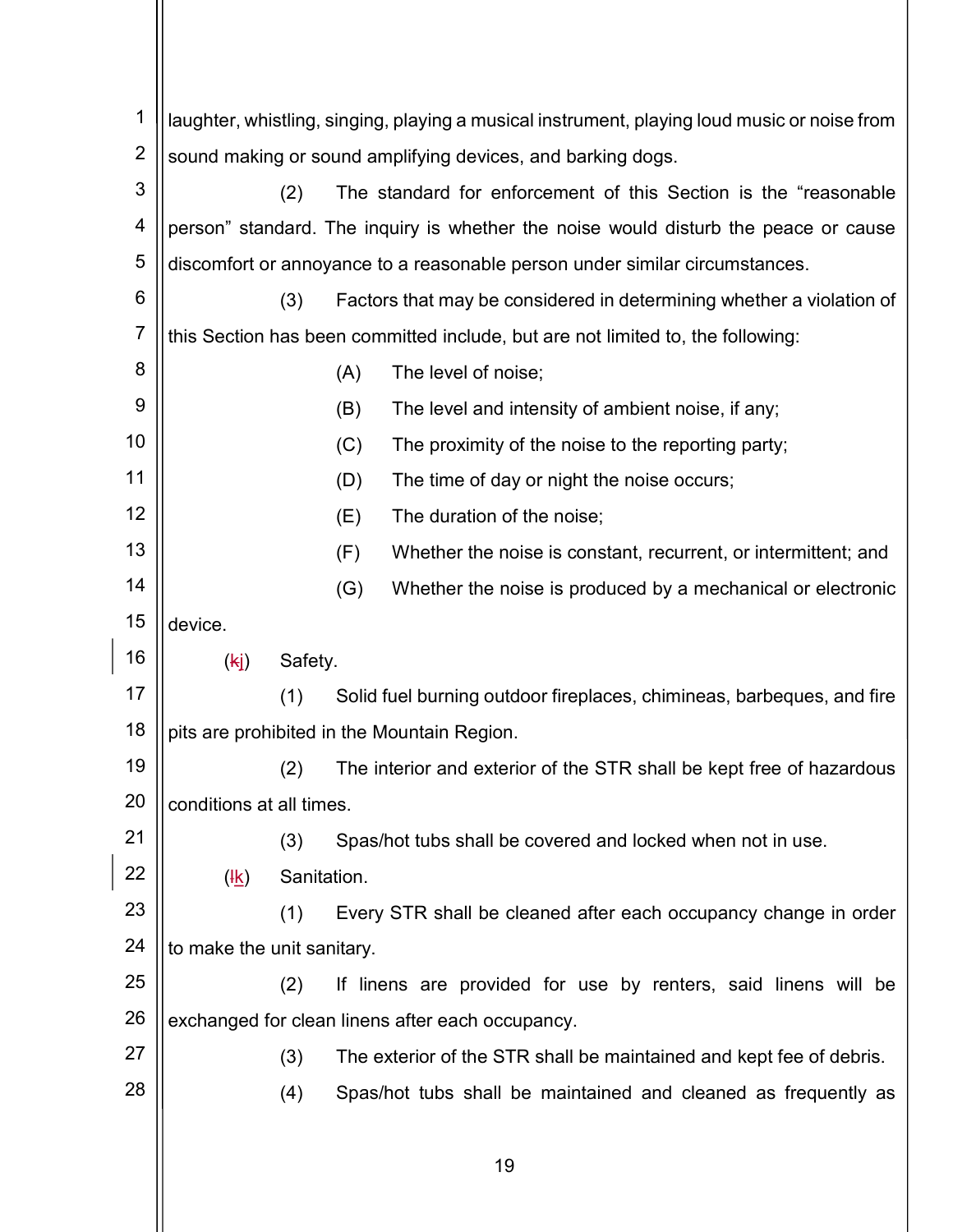1 needed to preserve sanitary conditions.

2 3 4 (ml) Trash. Trash shall be deposited in approved trash collection containers on the STR property. Trash containers shall be kept closed when not in use, never be permitted to overflow, and kept in a clean condition.

5 6 7 8 9 10 (1) In the Mountain Region, STR owners shall use animal-proof trash containers (unless discouraged by the County-approved refuse collection hauler) and procure trash collection service from the County-approved refuse collection hauler when said service is available. Pull-out trash service shall also be established with the County approved refuse collection hauler when said service is available. A sufficient number of trash containers based on permitted occupancy of the STR shall be procured.

11 12 13 14 15 (2) In the Desert Region, STR owners shall procure trash collection service and trash collection containers from the County-approved refuse collection hauler when said service is available except trash collection service and containers are optional if the STR owner resides on the STR property and removes trash promptly. A sufficient number of containers based on occupancy levels of the rental unit shall be procured.

16 17 (3) Trash shall be removed from the premises after each occupancy unless routine commercial trash collection is provided to the premises.

18

 $(nm)$  Animals.

19 20 21 (1) License. No person shall have, keep, or maintain any dog on the property of a STR unless he or she is able to provide proof of a current license issued by the County or other municipal dog licensing agency.

22 23 24 25 26 (2) Control of Animals. No person owning or having control of any animal shall permit such animal to stray or run at large upon any unenclosed area on or off the STR property. No person may lawfully bring his or her dog off a STR property unless the dog is restrained by a leash and the person is competent to restrain the dog, or the dog is properly restrained and enclosed in a vehicle, cage, or similar enclosure.

27 28 (3) Noise. It shall be unlawful for any person owning or having control of any animal to allow the animal to create excessive noise in violation of Subsection (i)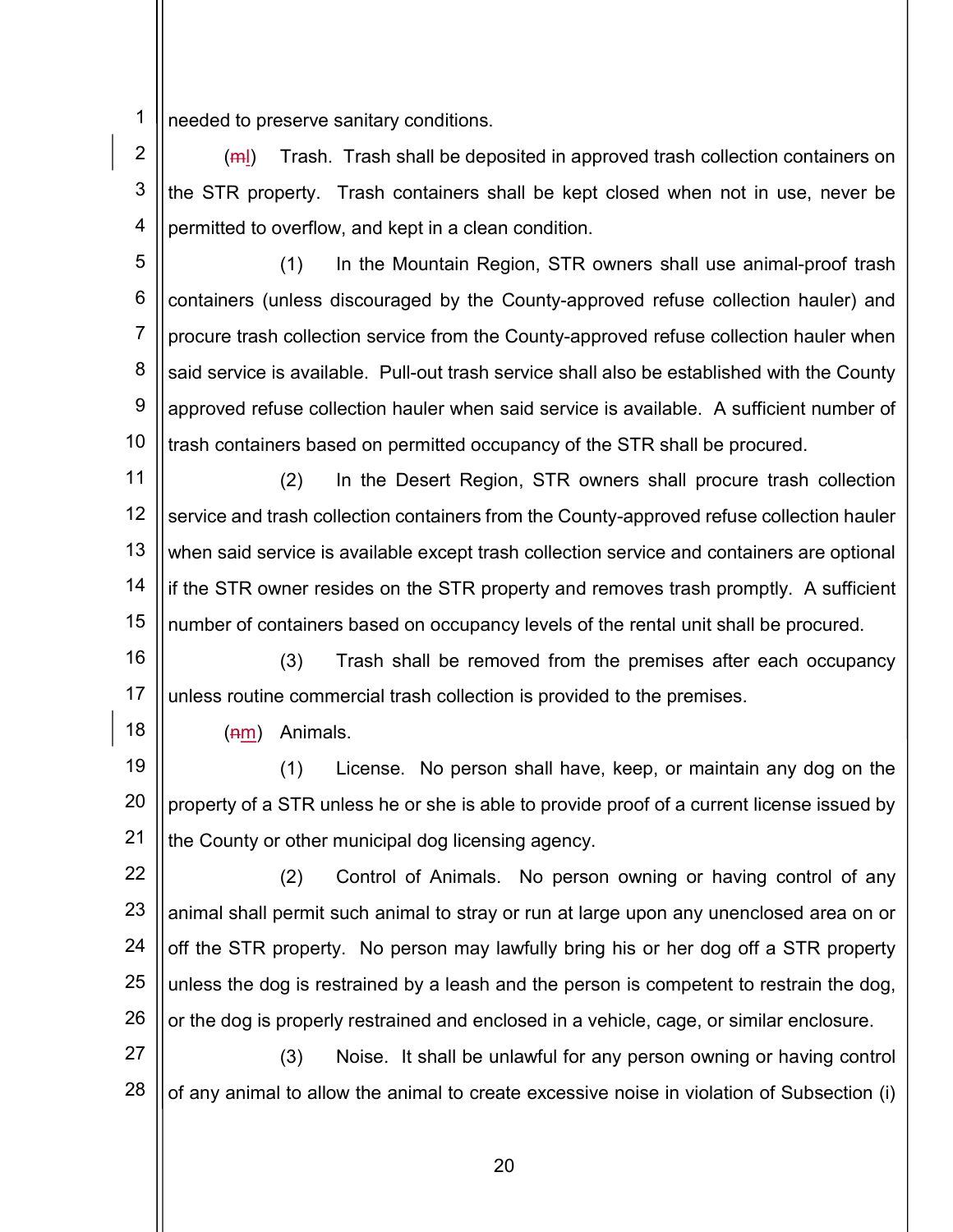1 of this Section.

### 2 84.28.080 Enforcement.

(a) General.

3

4 5 6 7 8 (1) Owners and renters of a STR shall comply with the requirements of this Chapter and all other applicable sections of the County Code and other law. A hosting platform shall comply with the requirements of Section 84.28.110 (Hosting Platform Requirement) and all other applicable sections of the County Code and other law.

9 10 11 12 13 14 15 16 17 18 19 20 21 (2) In addition to any enforcement action and remedy authorized by this Chapter, a violation of any requirement of this Chapter may result in remedial action by appropriate members of County staff or any enforcement officer as defined in Chapter 2 of Division 1 of Title 1 of the County Code without notice if providing notice is not reasonable considering the need for immediate remedial action, and/or if prior notice to the property owner or the renters, either verbal or written, has not resulted in appropriate remedial action by the property owner. If the violation pertains to any of the parking requirements of this Chapter, the remedy may, to the extent permitted by law, include towing of the vehicle or vehicles causing the violation of the parking requirement. Remedial actions taken under this Section, other than any criminal citations, are subject to appeal pursuant to Chapter 2 of Division 1 of Title 1 of the County Code or other applicable provision, but no request for appeal shall stay the remedial actions taken pursuant to this Section.

22 23 24 25 26 27 28 (b) Uniform Transient Occupancy Tax—Failure to Pay. Failure by the owner, or when applicable, a hosting platform to collect and remit to the Tax Collector the Uniform Transient Occupancy Tax may result in the Tax Collector pursuing any remedy against the owner or hosting platform, including imposing and collecting said tax from the owner or hosting platform, authorized under Chapter 2 of Division 4 of Title 1 of the County Code or other applicable law. Notwithstanding the duty imposed by Section 84.28.110(a), the use of a hosting platform to facilitate the rental of a short-term residential rental unit shall

and the contract of the contract of  $\sim$  21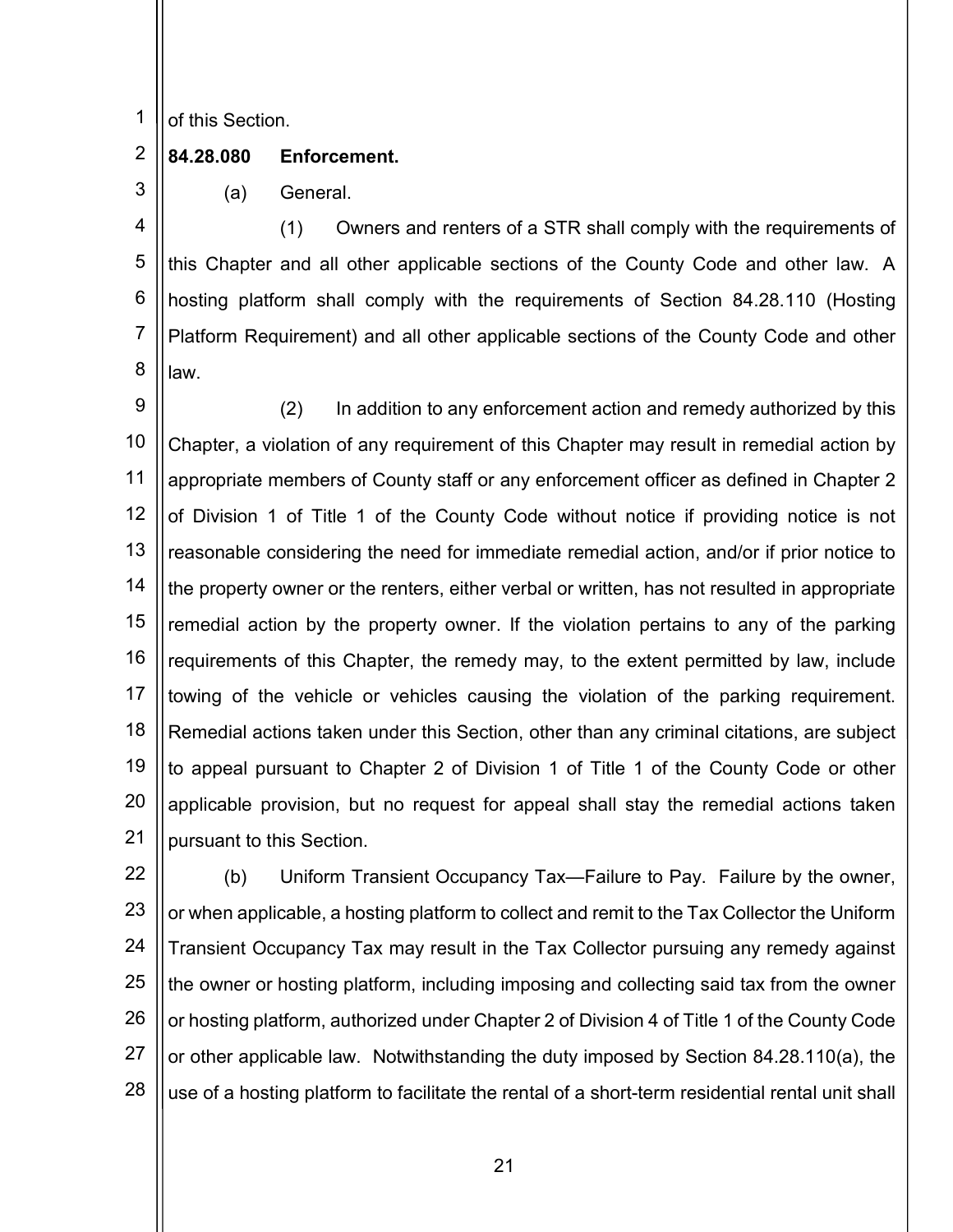1 not relieve an owner of liability for violations of this Section.

2 3 4 5 6 7 8 (c) Administrative Subpoena. The County may issue and serve an administrative subpoena as necessary to obtain specific information identified in Section 84.28.110 (Hosting Platform Requirement) regarding STR listings located in the unincorporated areas of San Bernardino County. Any subpoena issued pursuant to this Subsection shall not require the production of information sooner than 30 calendar days from the date of service. A person that has been served with an administrative subpoena may seek judicial review during that 30-day period.

9 84.28.090 Suspension of Permit.

10 11 (a) Suspension of Permit. A STR permit may be suspended for the following reasons:

12 13 14 15 16 (1) Substandard Building or Property or Unsafe Building or Structure. Any violation of the requirements of Title 6 of the County Code may result in suspension of the STR permit and issuance of a notice of defect or notice and order to repair. Notice of such suspension shall be provided pursuant to the requirements of Chapter 1 of Division 3 of Title 6 of the County Code.

17 18 19 20 21 22 23 24 (2) General Violations. Any failure to comply with or respond to any notice of violation or other notice from the County requiring compliance with one or more requirements of this Chapter or other applicable provision of the County Code or other law may result in suspension of the STR permit. Property owners shall be informed of such suspension in a written notice mailed using both certified mail with return receipt and first class service. In addition, although not required, the notice may also be posted on the property and/or mailed to any additional individuals or companies listed on the permit application.

25

(b) Use of Property During Suspension and Stays.

26 27 28 (1) When a STR permit is suspended or stayed pending outcome of an appeal, the property affected by the suspension shall not be used as a STR until such time as the suspension or stay is lifted.

and the contract of the contract of  $\sim$  22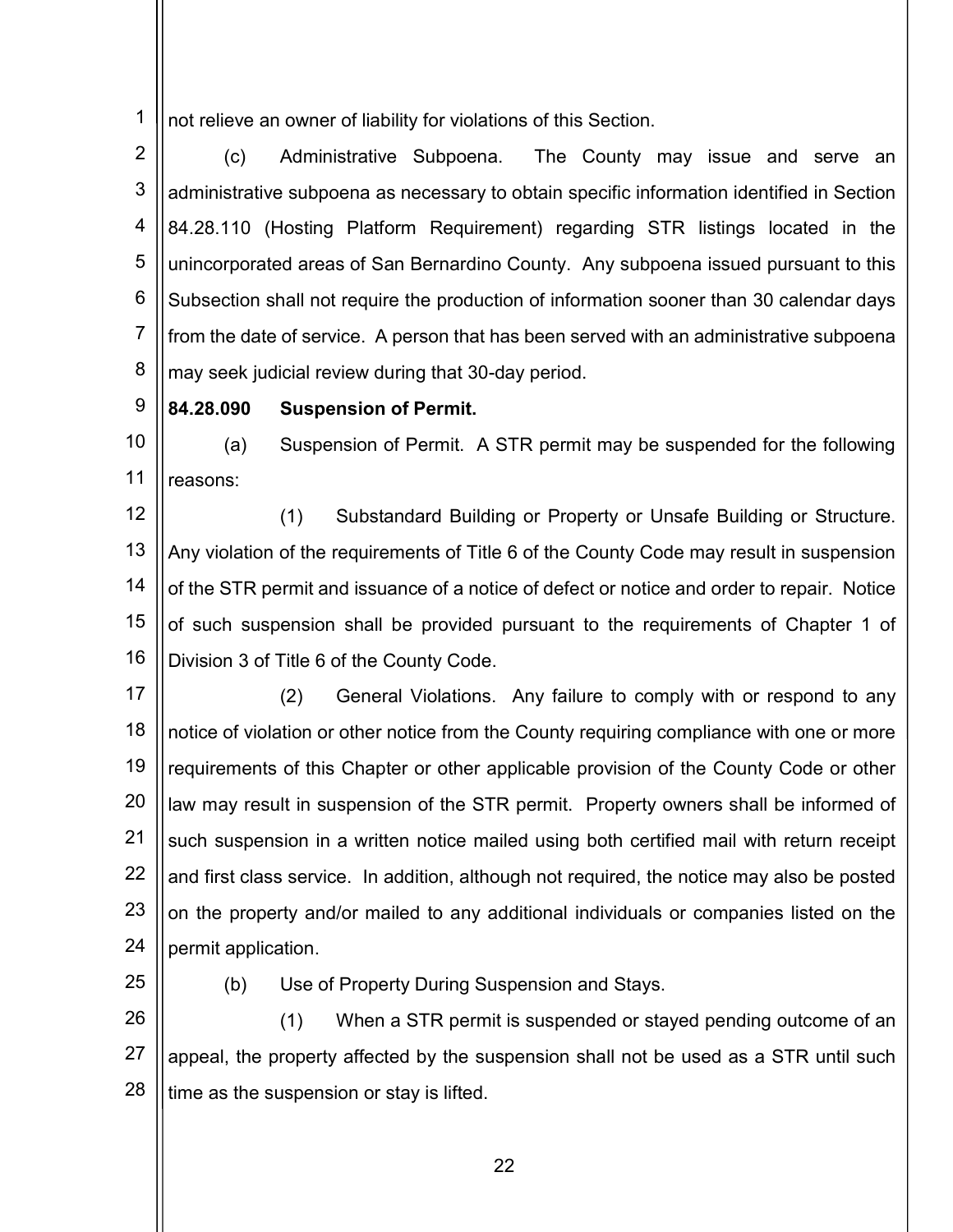1 2 3 4 (2) Permits suspended pursuant to Section 84.28.090(a)(1) will remain suspended until such time as the Building Official or his or her designee confirms that all violations have been corrected or the Building Appeals Board has ruled in favor of the appellant.

5 6 7 8 9 10 11 12 (3) Permits suspended for general violations, i.e., those under Section 84.28.090(a)(2), will remain suspended until such time as the violations are abated, or the property owner can reasonably demonstrate substantive changes in the property management practices that would mitigate or correct the violations, or a hearing officer has ruled in favor of the appellant. If an appeal hearing for a general violation cannot be scheduled within 14 calendar days after an appeal was filed or if the hearing is scheduled but, through no fault of the appellant, not held within 30 calendar days after the appeal was filed, the suspension shall be stayed through the date a ruling on the appeal is issued.

13 14 15 16 (c) Appeals of Suspensions. An appeal must be filed no later than ten calendar days after the date the notice of suspension is issued. When the tenth day is not a County business day, the time frame is extended to the next County business day following the tenth day.

17 18 19 20 (1) The suspension of a permit pursuant to Section  $84.28.090(a)(1)$  may be appealed for a hearing before the Building Appeals Board. The format and process of the appeal shall be as required by Section 63.0105. A decision by the Building Appeals Board shall be final and no further appeal within the County shall be available.

21 22 23 24 (2) The suspension of a permit for a general violation may be appealed to a County-designated hearing officer. The decision by the hearing officer shall be final and no further appeal within the County shall be available. The hearing procedure shall include the following:

25 26 27 28 (A) At least ten calendar days written notice of the hearing shall be given to the permit holder prior to the hearing date. The hearing date may be postponed or continued by stipulation of the parties. If the permit holder does not respond or appear, no further hearing procedure shall be required.

 $\parallel$  23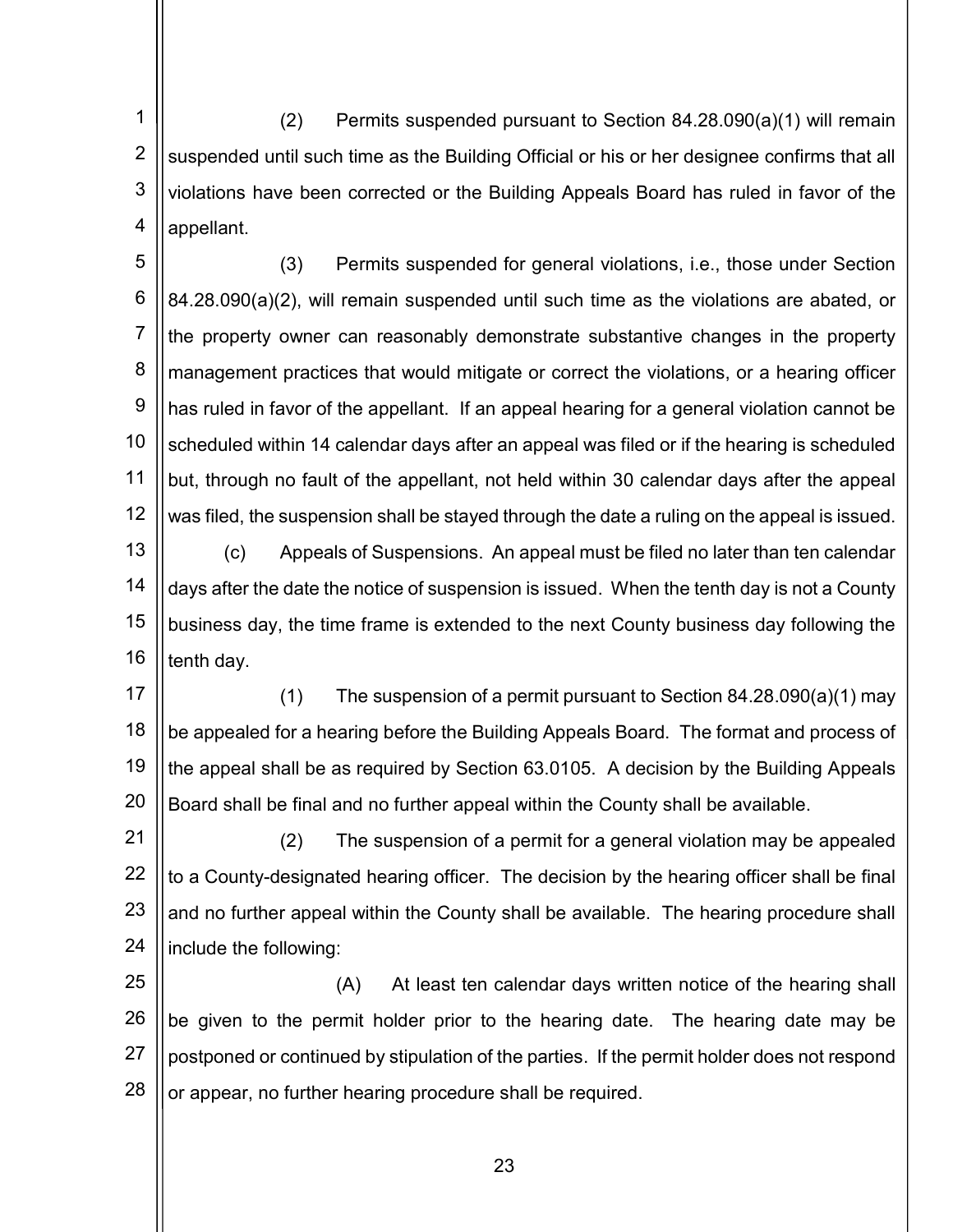1 2 3 4 5 6 7 8 9 10 11 12 13 14 15 16 17 18 19 20 21 22 23 24 25 26 27 28 (B) Witnesses shall swear or affirm to tell the truth. The oath or affirmation shall be taken by the hearing officer. The County shall present its case first, with oral testimony and documentary evidence or other evidence. The County shall have the right of cross-examination. The permit holder shall have the right to be represented and shall have the right of cross-examination. (C) No determination or order shall be based solely on hearsay evidence. The hearing officer shall make his or her determination within five working days following the hearing. The determination shall be in writing and shall state the findings upon which the determination is made. The decision by the hearing officer shall be final and no further appeal within the County shall be available. (3) The failure to appeal a suspension in a timely manner shall render the action to suspend final and no further appeal within the County shall be available. 84.28.100 Revocation of Permit. (a) Revocation of Permit. A STR permit may be revoked for the following reasons: (1) The severity of a violation of a requirement of Title 6 of the County Code necessitated the immediate vacation of the property. (2) The conditions or actions that resulted in the suspension of the permit have not been abated or addressed by a demonstrable change in the business practices associated with the STR within 60 calendar days of the suspension being upheld on appeal or otherwise deemed final. (3) The condition or the business practice that resulted in the suspension of the permit reoccurs within 12 months following the date the suspension was upheld on appeal or otherwise deemed final. (4) A permit is suspended two times in a consecutive 24-month period, where said suspensions are either upheld on appeal or otherwise deemed final. (5) The permit was obtained through fraud or deceit. (6) The permit was issued in error.

 $\parallel$  24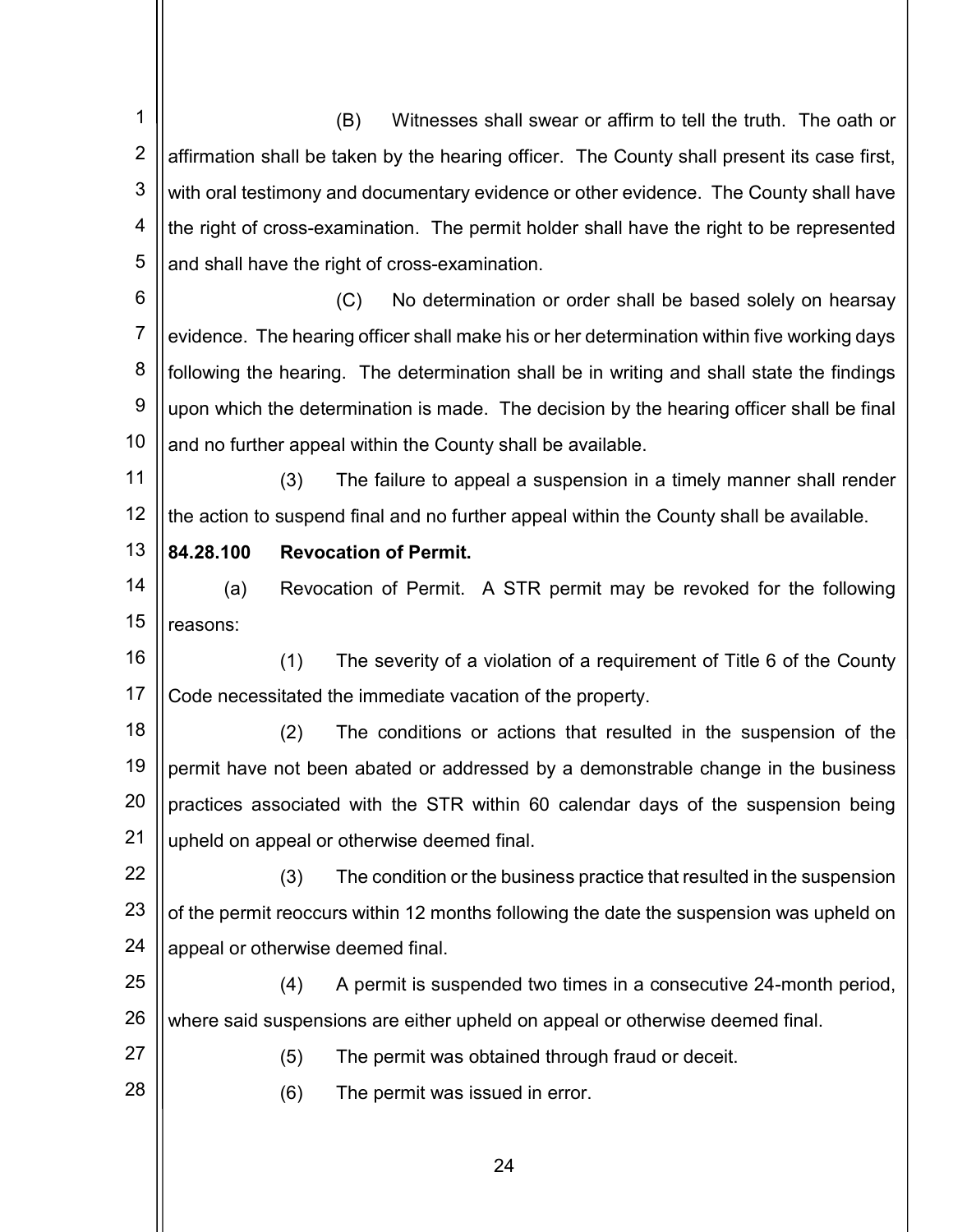(b) Appeals of Revocation of Permit.

2 3 4 5 6 (1) The revocation of a permit based on substandard building conditions or other violations of Title 6 of the County Code may be appealed for a hearing before the Building Appeals Board. The format and process of the appeal shall be as required by Section 63.0105. A decision by the Building Appeals Board shall be final and no further appeal within the County shall be available.

7 8 9 10 11 12 13 (2) The revocation of a permit pursuant to Sections 84.28.100(a)(2), (a)(3), or (a)(4), where the underlying violation or violations are general violations, or pursuant to Sections 84.28.100(a)(5) or (a)(6), may be appealed for a hearing before a County appointed hearing officer as defined by Sections 12.2701, 12.2702, 12.2703, and 12.2705. The procedure for such hearing is set forth in Section 84.28.090(c)(2)(A) through (C) and (c)(3). A decision by the hearing officer shall be final and no further appeal within the County shall be available.

14 15 (c) New Application After Revocation of Permit. No application for a permit shall be permitted within 12 months after a revocation is made final.

16

1

# 84.28.110 Hosting Platform Requirement.

17 18 19 20 21 22 23 (a) For purposes of this Chapter a hosting platform shall be responsible for collecting all applicable uniform transient occupancy tax required by Section 14.0203 and remitting the same to the County. The hosting platform shall be considered an agent of the STR owner for purposes of transient occupancy tax collections and remittance, as set forth in Section 14.0203, if the hosting platform collects payment for the rental. If a hosting platform does not collect payment for rentals, the STR owner is solely responsible for the collection of all applicable transient occupancy taxes.

24 25 26 27 28 (b) Subject to applicable laws and procedures provided in Section 84.28.080(c), when requested by the County, a hosting platform shall disclose, in a commonly used electronic format, the address of each STR within the unincorporated San Bernardino County listed on the hosting platform, the names of the persons responsible for each such listing, the address of each such listing, the length of stay for

and the contract of the contract of  $\sim$  25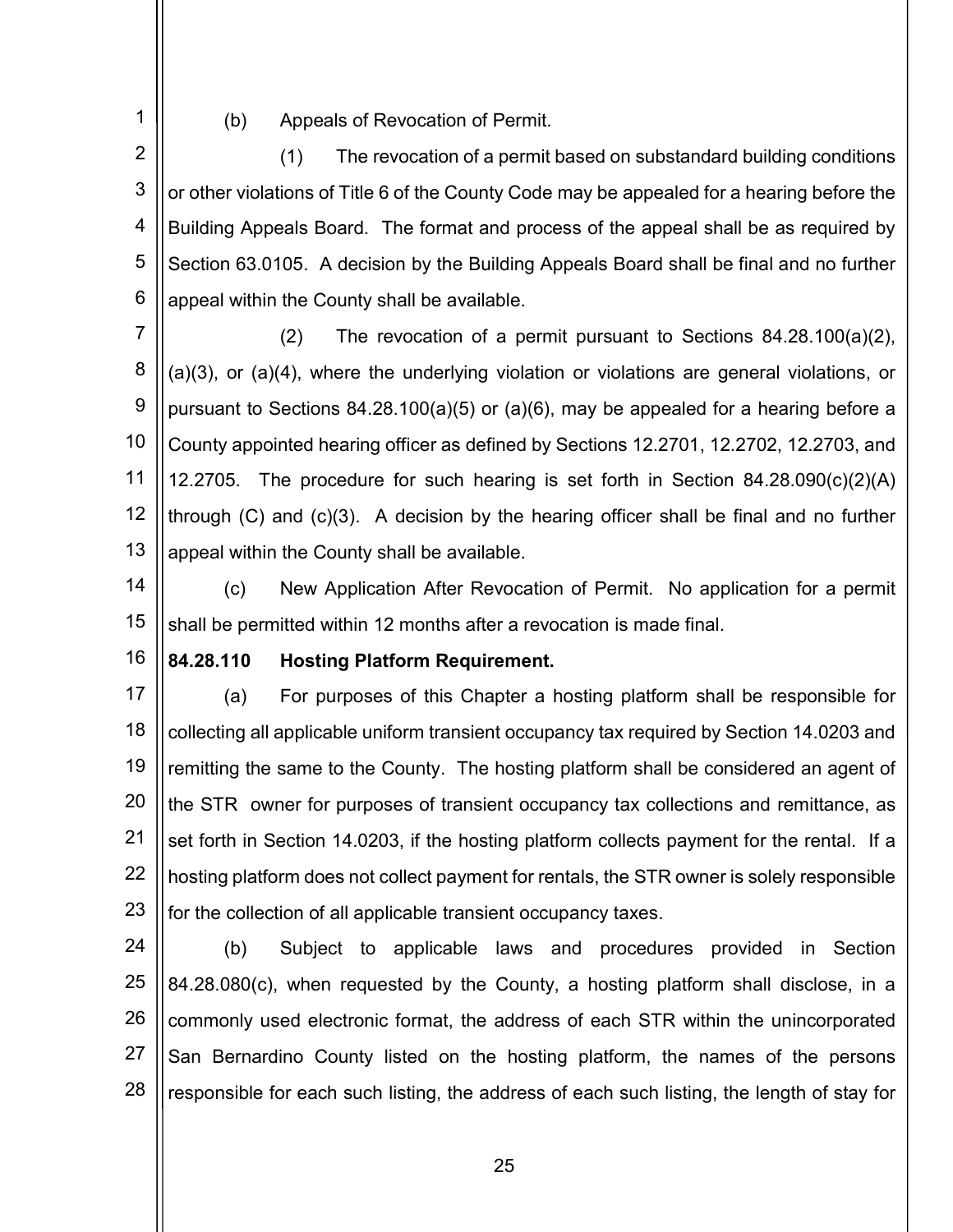1 each such listing and the price paid for each stay.

2 3 (c) A hosting platform shall display the County STR permit number for any STR listing located in the unincorporated San Bernardino County.

4 5 6 7 (d) A hosting platform operating exclusively on the internet, which operates in compliance with Subsections (a), (b) and (c) above, shall be presumed to be in compliance with this Chapter, except that the hosting platform remains responsible for compliance with the administrative subpoena provisions of this Chapter.

8 9 10 (e) The provisions of this Section shall be interpreted in accordance with otherwise applicable state and federal laws and will not apply if determined by the County to be in violation of, or preempted by, any such laws.

11

18

21

22

23

24

25

26

27

28

12 13 14 15 16 17 SECTION 4. The Board of Supervisors declares that it would have adopted this ordinance and each section, sentence, clause, phrase, or portion of it irrespective of the fact that any one or more sections, subsections, clauses, phrases or portions of it be declared invalid or unconstitutional. If for any reason any portion of this ordinance is declared invalid or unconstitutional, then all other provisions of it shall remain valid and enforceable.

19 20 SECTION 5. This ordinance shall take effect thirty (30) days from the date of adoption

 CURT HAGMAN, Chairman Board of Supervisors SIGNED AND CERTIFIED THAT A COPY OF THIS DOCUMENT HAS BEEN DELIVERED TO THE CHAIRMAN OF THE BOARD LYNNA MONELL, Clerk of the Board of Supervisors \_\_\_\_\_\_\_\_\_\_\_\_\_\_\_\_\_\_\_\_\_\_\_\_\_\_\_\_\_